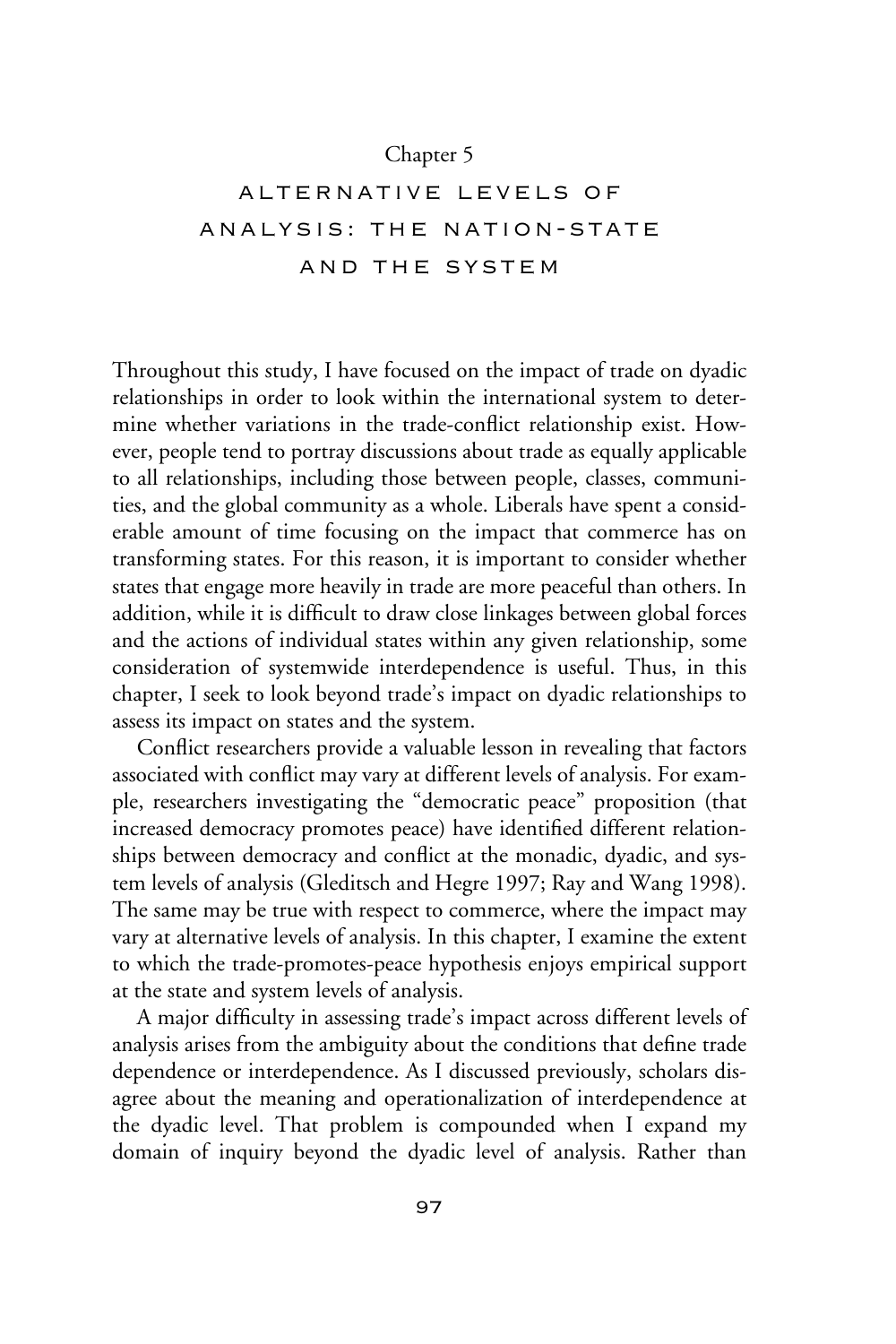definitively resolving the issue of the most appropriate measure of trade dependence, I explore a number of ways in which we might conceive of trade's impact on conflict behavior at the monadic and system levels.

## does commerce transform states?

The review of theoretical literature presented in chapter 2 showed that classical liberals assumed that trade would have an impact on the conflict behavior of states. Liberals assume that trading states are more peaceful than those states that refrain from trade. They assume that this pacifying effect on state behavior arises from both the economic motivations to refrain from conflict and the positive social transformations, including, for some, moral elevation, presumed to be associated with participating in commerce. Despite the wealth of literature outlining trade's positive effect, scholars have provided little investigative research into the question of whether trading states are more peaceful than other states. In fact, Domke (1988) provides the only comprehensive empirical study of the impact of trade dependence on war involvement. Domke finds that states that depend on trade relative to national production are less likely to become involved in wars than are other states. Scholars seem content to accept Domke's monadic-level findings without further exploration, despite some obvious limitations in his research design. For example, Domke focuses exclusively on years in which wars occur, a research strategy that may be biased for not considering all years (nonwar years, as well as war years). That is, years in which wars occur may be different, with respect to trading relationships, than years in which no war occurs. In addition, Domke considers only the bivariate relationship between trade dependence and war involvement and fails to control for other factors believed to be associated with both trade and conflict. Whether or not one accepts Domke's basic research design, his monadic-level findings deserve further consideration to determine whether trading states are more peaceful than other states. In this study, I extend his analysis by considering whether trading states are less likely than others to participate in other forms of militarized conflict, including, but not limited to wars.

#### Research Design

I wish to examine whether the liberal proposition that trade promotes peace applies to a state's participation in international trade. Does increased trade reduce a state's conflict proneness? To examine this ques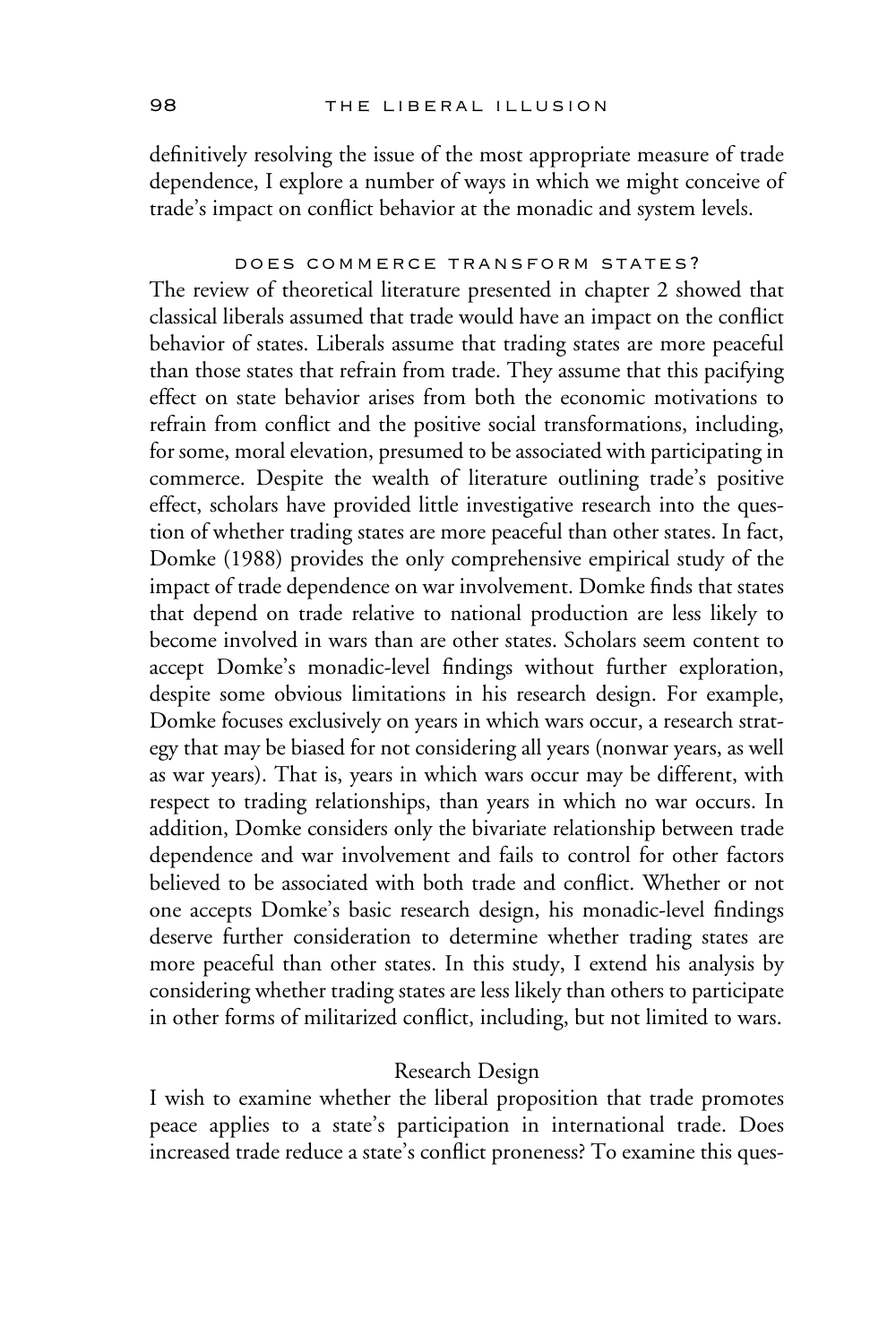tion in a manner consistent with my dyadic analyses, I consider the relationship between a state's total trade and its propensity to engage in militarized interstate disputes. Here, my unit of observation is the individual state at each year in the sample, rather than the dyad. I examine the period 1870–1992 in my initial analysis, but must confine the analyses to the post–World War II period, when measures of GDP are introduced.

#### *The Dependent Variable: Militarized Interstate Disputes*

Once again, the MID data set is used to measure the dependent variable—conflict. Here I examine the total number of disputes in which a state participates in a given year. Given the nature of the dependent variable, it is necessary that I use a method of statistical analysis appropriate for analyzing count variables. Thus, I use negative binomial analysis to estimate the rate at which disputes occur per year. Negative binomial regression is used, rather than the more commonly used Poisson regression, when the sample may be heterogeneous—when the rate of event occurrence varies. Poisson regression analysis, on the other hand, assumes homogeneity of the sample (see King 1989, esp. 122). The negative binomial regression provides an estimate of an alpha coefficient to determine whether heterogeneity is present in the sample. When estimating a negative binomial model, a Poisson regression model is first estimated. When the alpha coefficient is statistically significant, the results from the negative binomial model should be used; otherwise, the Poisson regression estimates are used.

### *Independent Variables: Trade Dependence*

First, I consider whether states with extensive foreign trade are more peaceful than states with limited trade and measure a state's total trade as the sum of its imports and exports. This assumes that the benefits of trade and the potential threat of trade losses are similar across states and vary only according to the absolute value of trade. But a given value of total trade may be more important for states with smaller economies, who are less able than large states to substitute domestic production for foreign trade. Therefore, I introduce a control for economic size (measured by GDP) into the estimated model specification in the second analysis. Since GDP figures are not readily available for most states in the pre–World War II period, the analyses that include this variable must be confined to the post–World War II era. In my third analysis, I employ a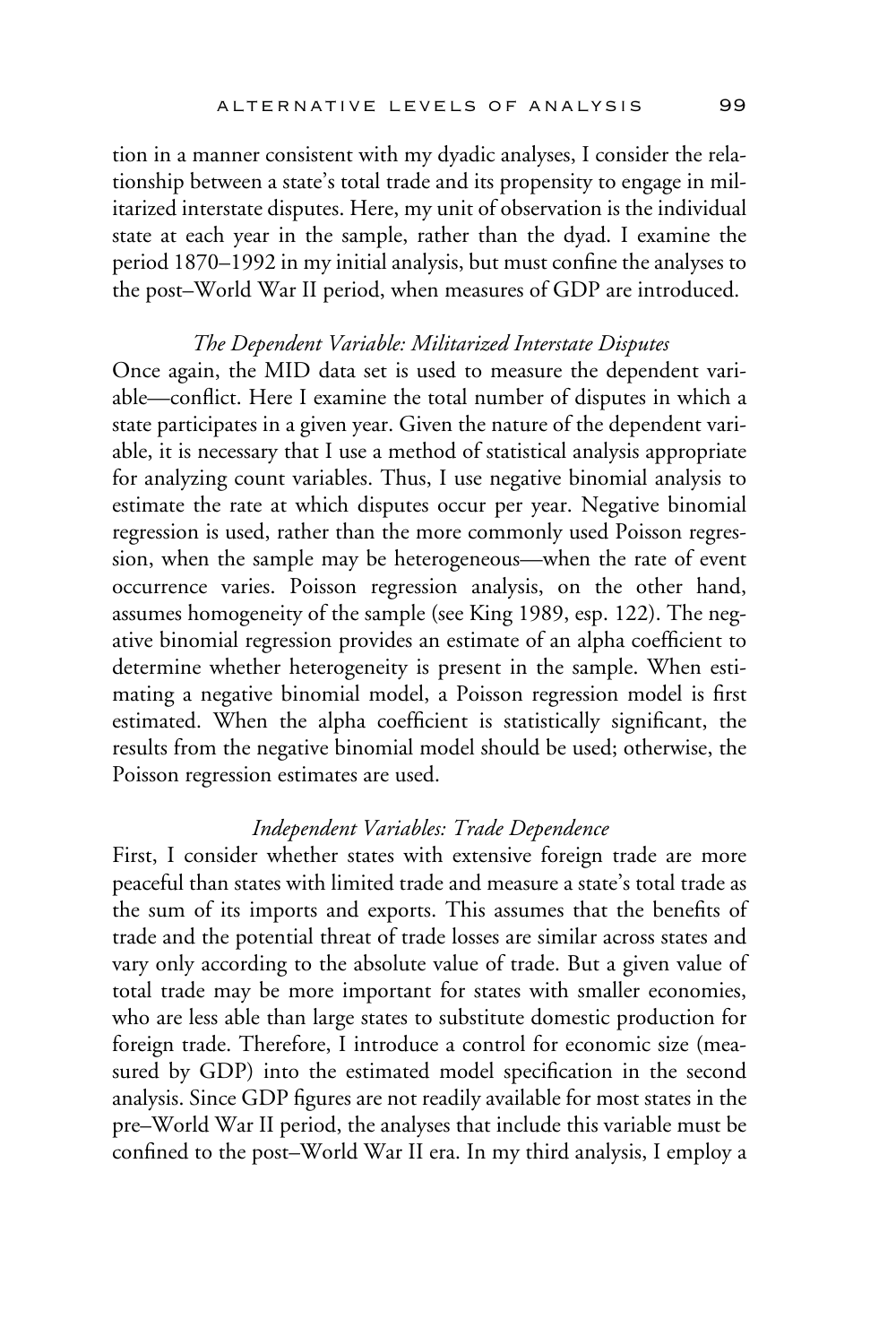ratio measure of trade dependence that is similar to Domke's (1988), whose measure of trade dependence evaluates total exports relative to GDP. However, I evaluate total trade relative to GDP. I include both imports and exports in my measure of trade dependence, because I believe that an exclusive focus on exports reflects the mercantilist bias of favoring export over import flows, rather than the liberal recognition that each flow is important to the overall economy.

The trade-dependence ratio is similar in some respects to controlling for GDP by including it as a separate variable. Yet, the approaches do differ. The ratio variable may mask the separate independent influence of trade and GDP. Similarly, it might mask the separate effects of trade dependence and GDP alone. For this reason, I include a control for GDP in my third analysis. Controlling for GDP in the trade-dependence model is also important, since trade dependence is negatively associated with GDP. States with large economies are less dependent on foreign trade relative to national production than are states with small economies.

My first measure, total trade, is reported in current U.S. dollars. It is necessary to control for the purchasing power of the dollar over time, since the value of a dollar in 1950 is higher than a dollar in 1992. To convert current to real U.S. dollars, I employ the U.S. Consumer Price Index with  $1967$  as the base year.<sup>1</sup> Despite the prevalent tendency to apply the U.S. CPI Index to other states, there are limitations to this approach. Price variations in other countries might be very different than in the United States, so the CPI Index is only a rough estimate of price variations for other states. Unfortunately, there are few viable options for standardizing global trade figures over space and time. Thus, the trade values must be considered an estimated trade index. Hence, Total Trade in the models that follow is defined as  $($ Imports + Exports $)/CPI<sub>US</sub>$ . The same procedure is applied to convert GDP in current dollars to constant dollars.

## *Control Variables*

I control for those factors that I previously argued were associated with both trade and conflict, including contiguity, regime type, alliances, and power, but here I transform these variables to their monadic level. We can imagine several ways in which these control variables might be applicable to a monadic-level analysis. With respect to contiguity at the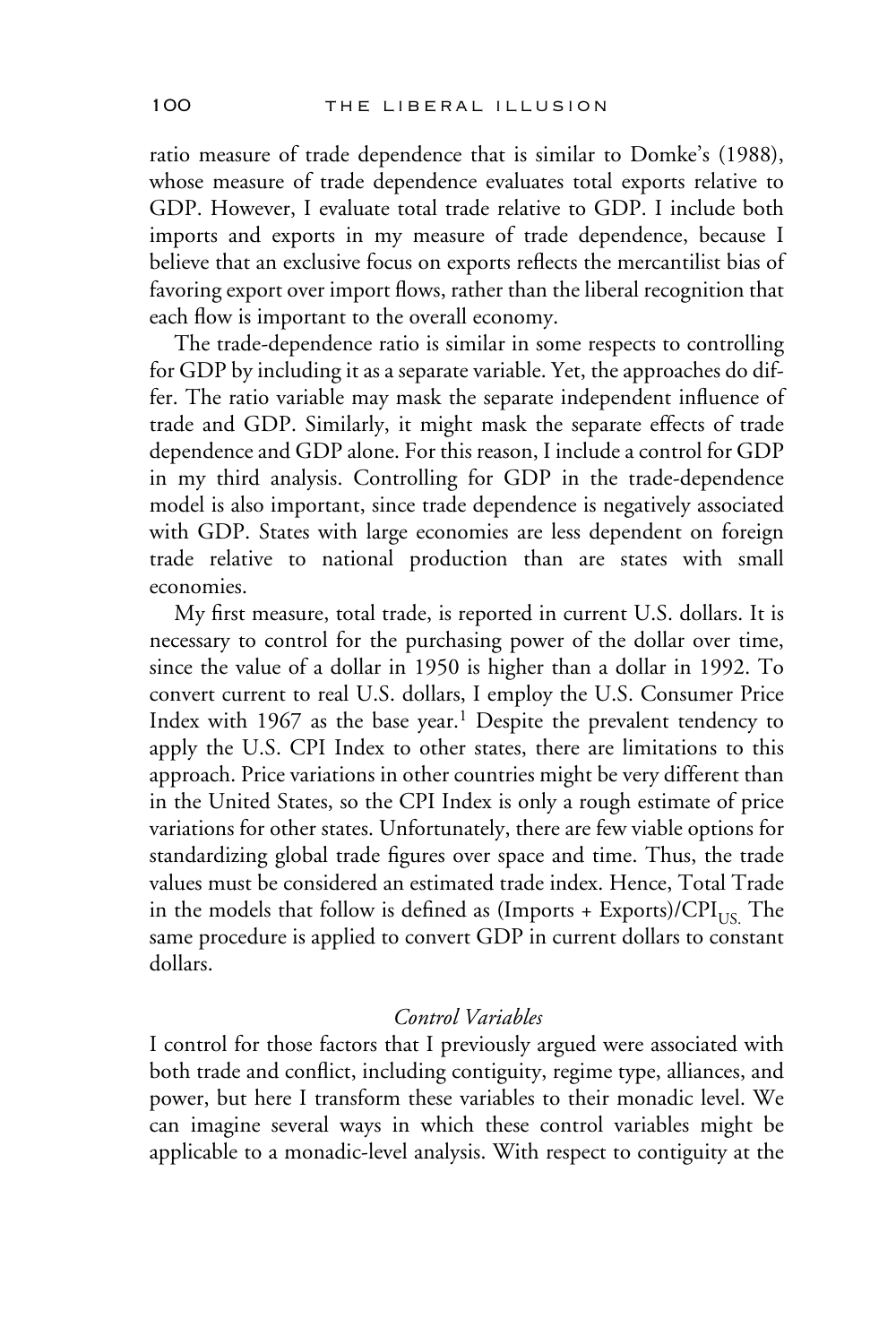dyadic level, I argued that contiguous states are more likely to trade and more likely to get involved in conflict. At the national level, those states with numerous bordering states may have a greater opportunity to engage in trade and may also have more opportunities to engage in conflict. Thus, the number of bordering states a given state has should be positively associated with trade and conflict. For this reason, I introduce a control variable for contiguity that I measure as the total number of states that border a given state (i.e., how many states are directly contiguous to it).

My previous discussion about the democratic peace suggested that theories about the peacefulness of democracies are generally cast at all levels of analysis, although empirical findings may not bear that out. Since wealthy, more industrialized states tend to be more democratic than developing states and also tend to participate more in foreign trade, it is important to control for regime type. To measure regime type, I use the *Polity III* democracy score minus the Autocracy score, plus ten.

As discussed previously, alliance ties may affect conflict and trade patterns. States tend to trade with allies and refrain from trade with adversaries. One might reason that the more allies a state has, the more opportunities it has to trade with those states. To measure alliance ties, I include a count of the number of alliances a given state has in a given year. Power is also relevant for a monadic-level analysis, since powerful states play an active role in international trade and also are more likely to participate in conflict. Thus, it is important to control for the power of a nation. To do so, I use the COW CINC score for the nation in a given year. Similar to my approach in my dyadic-level analyses, here I employ a one-year lag for all of the independent variables.

## empirical findings

The results for the first analysis of the peacefulness of trading states are reported in table 9, which examines whether states that conduct a large amount of foreign trade are more peaceful than those that refrain from trade. The findings reveal a statistically significant positive relationship between total trade and conflict. Within the context of the negative binomial analysis, a positive coefficient means that states with high levels of trade have a higher rate of dispute involvement than those with lower levels of trade. Clearly, this finding contradicts the notion that trading states are more peaceful than other states. One might easily argue that the total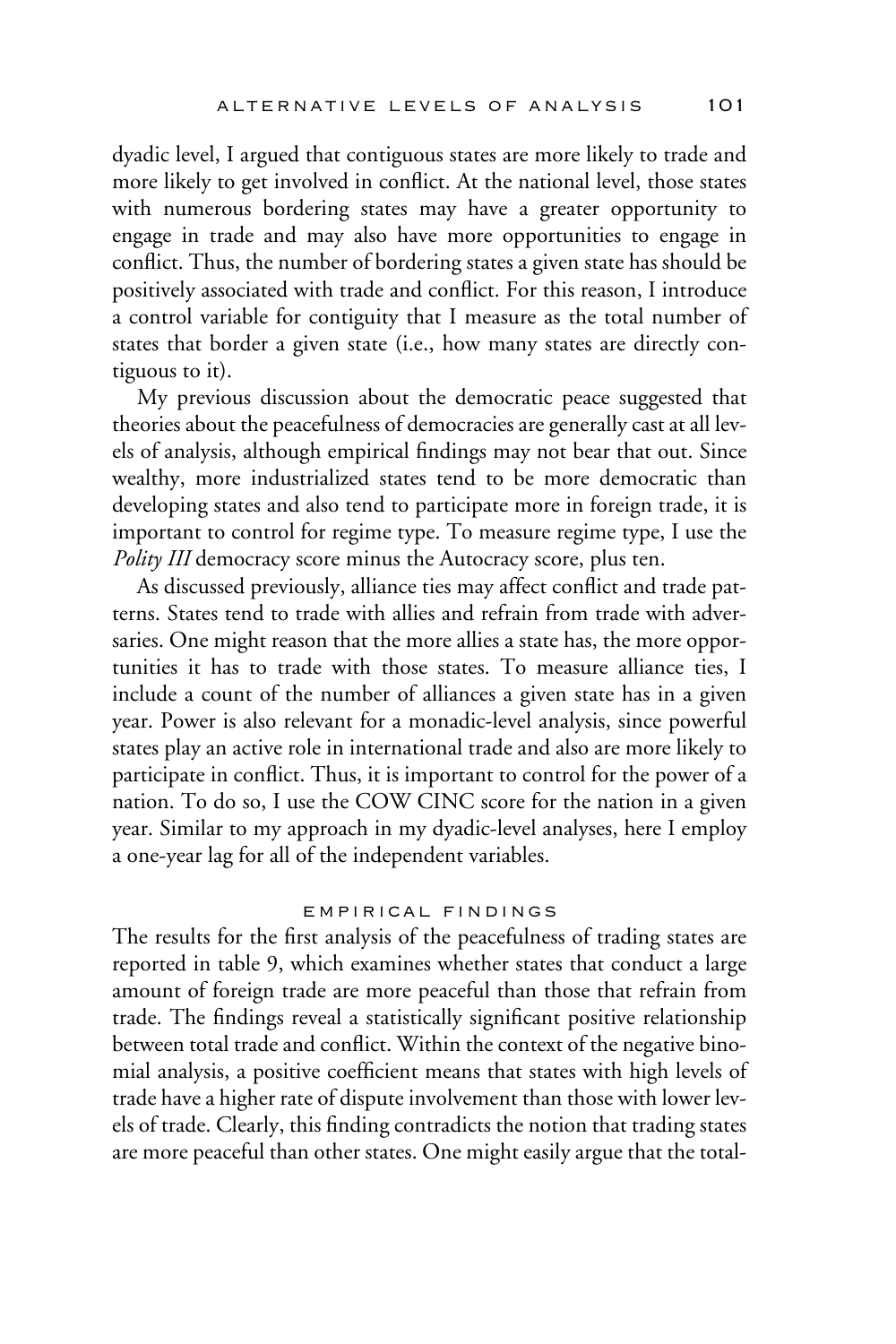trade variable simply highlights the fact that powerful states trade a lot and are also more likely to engage in conflicts. The control for capabilities should account for the impact of power among nations in the sample and should allow me to estimate the independent contributions of power and trade to the rate of conflict involvement. Not surprisingly, the findings reveal that more powerful states, as indicated by the capability variable, have higher rates of dispute involvement.

The other control variables provide few surprises. States that share many borders have higher rates of dispute involvement than those that have fewer bordering countries, supporting the general view that contiguity provides more opportunities for disputes to arise. I find support for the argument that democratic states are more peaceful than other states. The negative coefficient for democracy reveals that states with higher levels of democratic characteristics have lower rates of dispute involvement than those states that are less democratic. Although alliance ties were found to increase the likelihood of conflict in dyadic relationships, alliance ties at the monadic level appear to be associated with lower rates of conflict involvement.

As discussed previously, total trade is not only positively correlated with power, it is also positively associated with economic size and wealth. Economically strong states play a very active role in international trade and have higher volumes of trade than poor states. It is, therefore, useful to determine whether the relationship between total trade and conflict

| Variable                              | Coefficient | Robust<br>SЕ | z         | p     |
|---------------------------------------|-------------|--------------|-----------|-------|
| Total trade $_{t=1}$                  | 0.000007    | 0.000001     | 6.591     | 0.000 |
| Contiguity $_{t=1}$                   | 0.105878    | 0.007582     | 13.965    | 0.000 |
| Democracy <sub><math>t-1</math></sub> | $-0.013258$ | 0.003310     | $-4.005$  | 0.000 |
| Alliances <sub><math>t-1</math></sub> | $-0.007618$ | 0.001923     | $-3.961$  | 0.000 |
| Capabilities $_{t=1}$                 | 0.086485    | 0.004026     | 21.484    | 0.000 |
| Constant                              | $-1.430376$ | 0.056014     | $-25.536$ | 0.000 |
| Inalpha constant <sup>a</sup>         | 0.212311    | 0.072721     | 2.920     | 0.004 |
| alpha                                 | 1.236533    | 0.089922     | 1.072     | 1.426 |

TABLE 9. Total Trade and Dispute Participation, 1870–1992

a lnalpha constant = ln(alpha)

*N* = 8,210

Log likelihood =  $-7,034.37$ ,  $\chi^2(5) = 1,117.43$ ,  $p = 0.0000$ 

Pseudo  $R^2 = 0.07$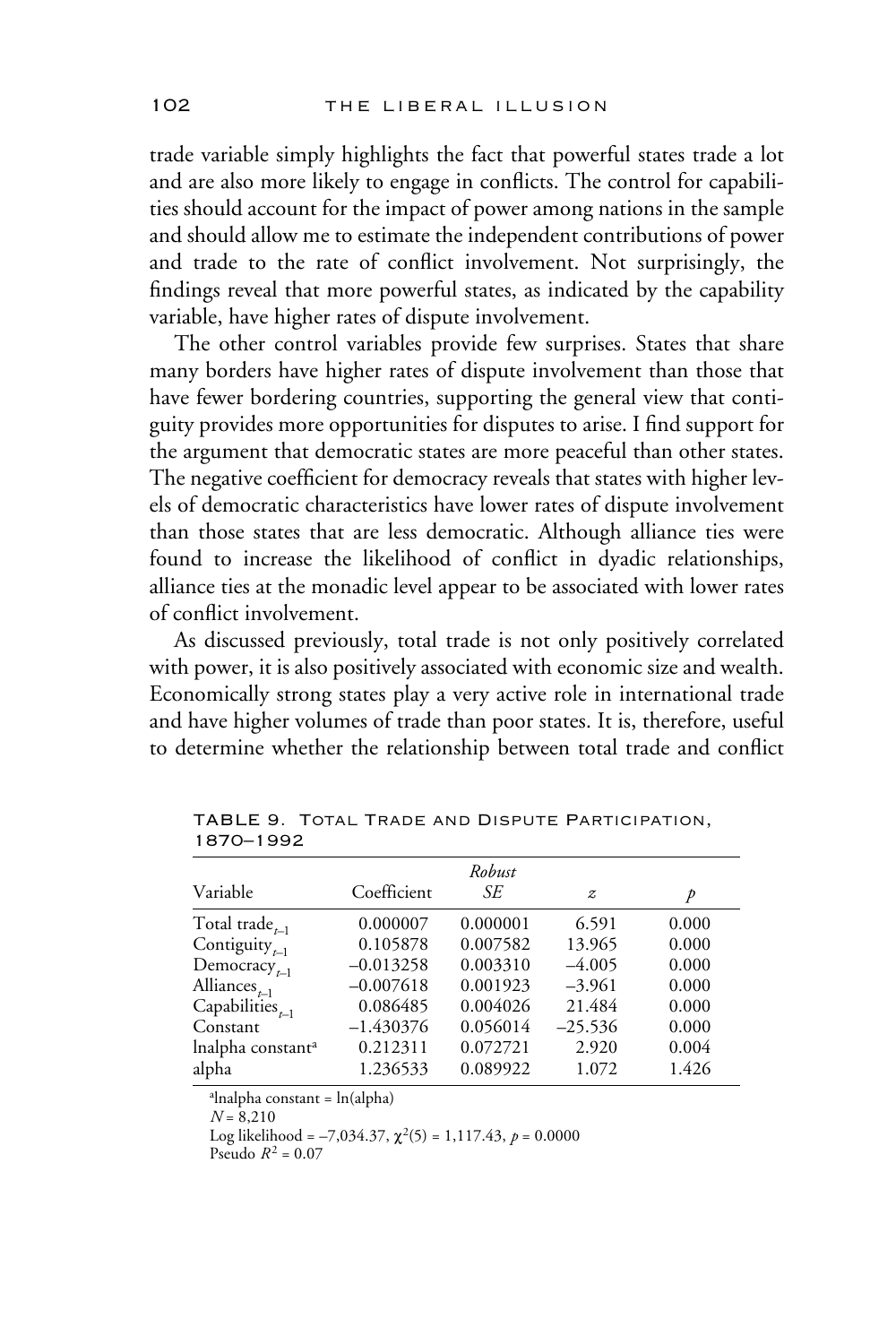involvement persists when I introduce a statistical control for economic strength or a proxy for wealth. It is true that wealth may be considered a central component of power, and I have controlled for power. But the capability indicator used here incorporates other sources of power (military, demographic, and economic) and is not identical to a measure of economic strength. Wealth can affect total trade, and it might also affect conflict (Bremer 1992b). Two equally plausible propositions emerge about the relationship between wealth and conflict. One could argue that wealthy states are less likely to engage in conflict, since they are more likely to be satisfied with the status quo that maintains their economic position. On the other hand, if we assume that conflicts of interest are a natural part of international relations, we might assume that wealthy states are better equipped with the resources to engage in disputes when conflicts of interest cannot be resolved through other means. According to this argument, states with high GDPs should have a higher rate of conflict involvement.

In the analysis presented in table 10, I introduce a control for GDP when analyzing the relationship between total trade and national conflict involvement. Once I control for economic size, the impact of total trade on conflict involvement becomes statistically insignificant. What does this mean? We see from the statistically significant

|                                       |             | Robust   |           |       |
|---------------------------------------|-------------|----------|-----------|-------|
| Variable                              | Coefficient | SE       | z         | p     |
| Total trade $_{t=1}$                  | $-0.000003$ | 0.000003 | $-1.152$  | 0.249 |
| $GDP_{t-1}$                           | 0.000002    | 0.000001 | 2.786     | 0.005 |
| Contiguity $_{t-1}$                   | 0.115130    | 0.011970 | 9.619     | 0.000 |
| Democracy <sub><math>t-1</math></sub> | $-0.007374$ | 0.003821 | $-1.930$  | 0.054 |
| Alliances $_{t-1}$                    | $-0.016743$ | 0.002621 | $-6.388$  | 0.000 |
| Capabilities $_{t=1}$                 | 0.075062    | 0.012255 | 6.125     | 0.000 |
| Constant                              | $-1.337631$ | 0.072216 | $-18.523$ | 0.000 |
| lnalpha constant <sup>a</sup>         | 0.092353    | 0.098600 | 0.937     | 0.349 |
| alpha                                 | 1.096752    | 0.108140 | 0.904     | 1.331 |

TABLE 10. Total Trade and Dispute Participation, 1948–92

a lnalpha constant = ln(alpha)

*N* = 4,794

Log likelihood =  $-4,190.8$ ,  $\chi^2(6)$  = 679.35,  $p = 0.0000$ 

Pseudo  $R^2 = 0.08$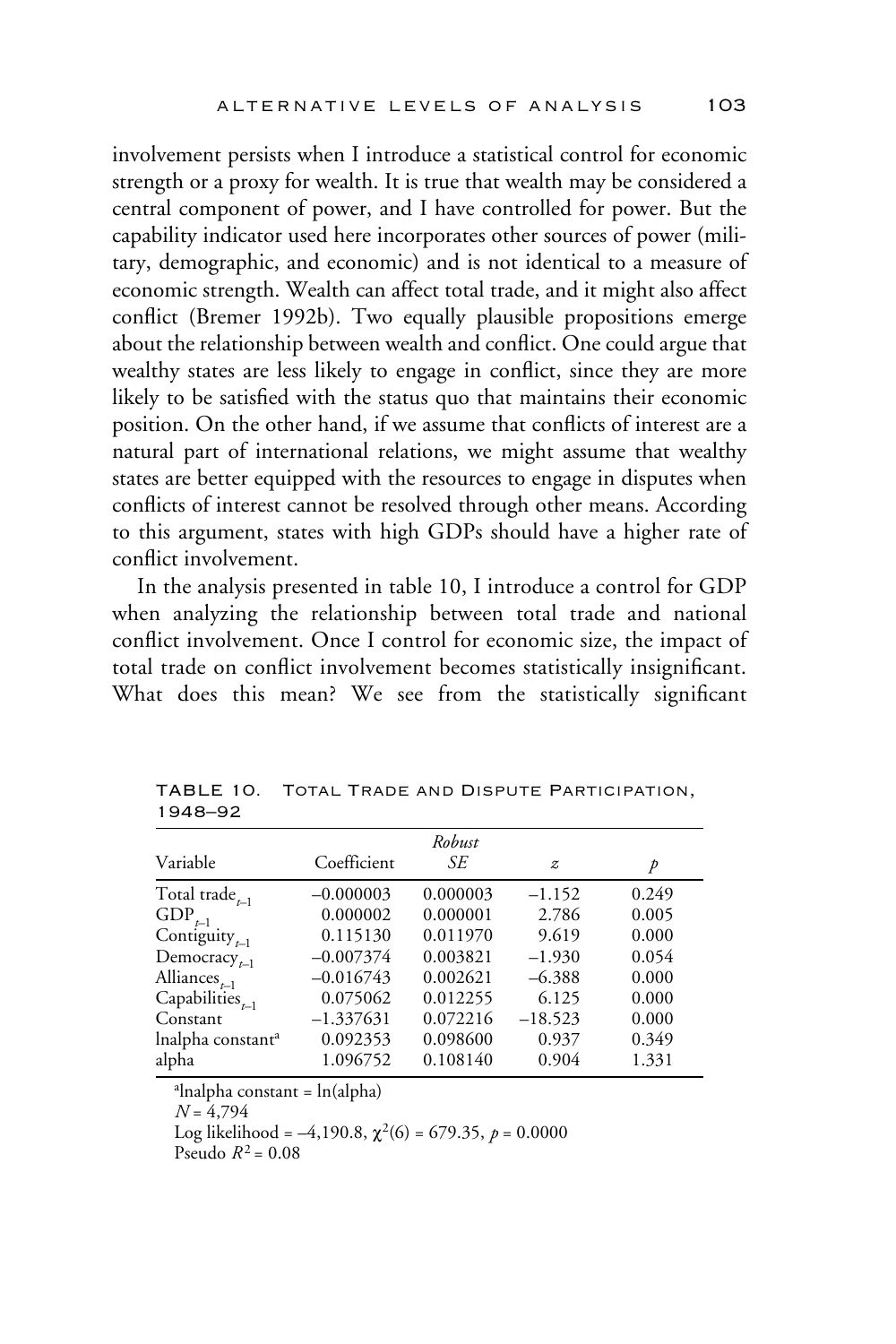coefficient for GDP that states with larger GDPs have a higher rate of conflict involvement than those with smaller GDPs. The fact that the total trade indicator is no longer significant means that the relationship observed previously can be explained largely by the different rates of conflict involvement between wealthy and poor states, rather than by large and small trading volumes of states. This finding provides little support to the view that trading states are more peaceful, but it also does not directly support the argument that they are more conflictual. If, on the other hand, we consider the liberal arguments that trade contributes to wealth and economic efficiency, and then consider the fact that economic power increases the rate of conflict involvement, we may view trade as having an indirect effect on conflict involvement. The control variables in this analysis continue to reveal the same predictions found previously.

Finally, I argued that trade might serve as a more effective deterrent to conflict when states are heavily dependent on trade relative to domestic production. Thus, I estimate the influence of trade dependence when evaluated as the ratio of total trade to GDP. Trade dependence conceived in this manner tends to be inversely associated with GDP. That is, states with large economies are less reliant on foreign trade and are better able to substitute domestic production for foreign resources and markets. It is useful to consider the separate effects on conflict involvement of trade dependence and GDP, so the following analysis includes measures of each of these variables.

Table 11 presents the results of my analysis of trade dependence and national conflict. Here is evidence that trade dependence at the national level may have a pacifying effect on national conflict involvement. The statistically significant negative coefficient for trade dependence reveals that states that are heavily dependent on foreign trade have lower rates of conflict involvement than those who are less dependent. This suggests that *it is the importance of trade for a country's economy, rather than the mere volume of trade, that determines whether trade is an effective deterrent* to conflict. The finding that states with a high trade dependence are more peaceful may not appear surprising if we consider the fact that such states tend to be the less powerful ones in the system. However, the controls for wealth and power should account for such variations across nations and allow us to observe the independent influence of trade dependence on conflict involvement. The GDP and capabilities variables tell us that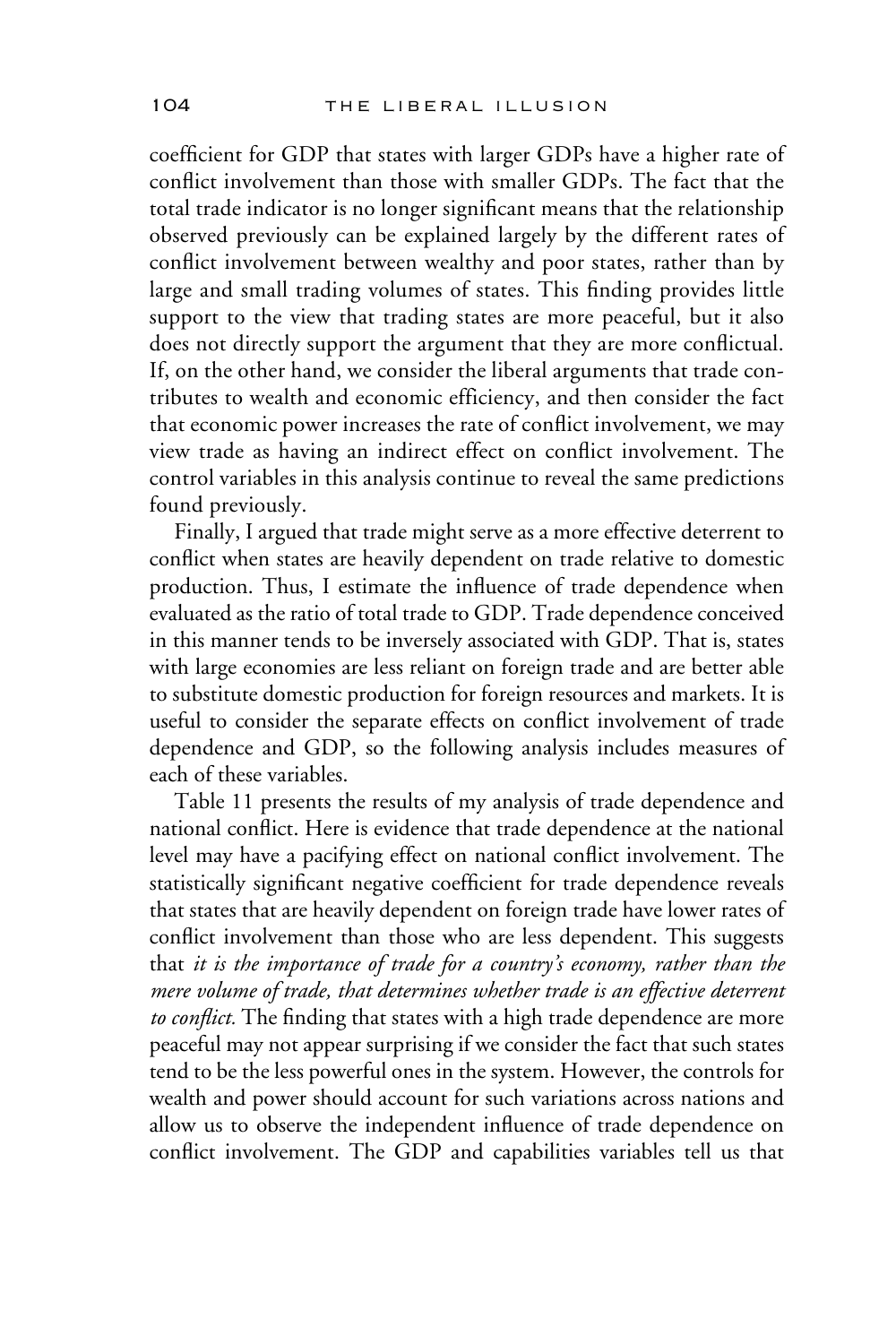| Coefficient | Robust<br>SЕ | z         | D     |
|-------------|--------------|-----------|-------|
| $-0.503827$ | 0.089586     | $-5.624$  | 0.000 |
| 0.000001    | 0.000000     | 5.110     | 0.000 |
| 0.104862    | 0.009625     | 10.895    | 0.000 |
| $-0.007855$ | 0.003801     | $-2.067$  | 0.039 |
| $-0.017585$ | 0.002536     | $-6.935$  | 0.000 |
| 0.070782    | 0.008850     | 7.998     | 0.000 |
| $-1.028776$ | 0.083553     | $-12.313$ | 0.000 |
| 0.051370    | 0.099101     | 0.518     | 0.604 |
| 1.052712    | 0.104325     | 0.867     | 1.278 |
|             |              |           |       |

TABLE 11. Trade Dependence and Dispute Participation, 1948–92

a lnalpha constant = ln(alpha)

*N* = 4794

Log likelihood =  $-4173.04$ ,  $\chi^2(6) = 701.57$ ,  $p = 0.0000$ 

Pseudo  $R^2 = 0.08$ 

wealthy and powerful states have higher rates of conflict involvement than other states.

In sum, this analysis provides the first sign that the liberal hypothesis may enjoy support at the monadic level of analysis. Of course, if I combine this finding with the previous dyadic-level analysis, I might conclude that countries that are more dependent upon trade have lower rates of conflict involvement, but when they do choose to engage in conflict, they are more likely to do so with their most important trading partners. Moreover, the finding that wealthy states have higher rates of conflict involvement suggests that trade may have an indirect effect on increasing the conflict proneness of nations. If liberals are correct in their assumption that trade contributes to wealth, then increased trade may eventually lead to a state's increased ability to engage in conflict.

#### system level

Having found evidence that trade's impact on conflict may vary at the monadic and dyadic levels of analysis, depending upon how one measures trade dependence, I consider what this means for the global system as a whole. An extensive analysis of the system level factors affecting conflict is beyond the scope of this study, but a few comments are in order with respect to the applicability of the trade-promotes-peace hypothesis to the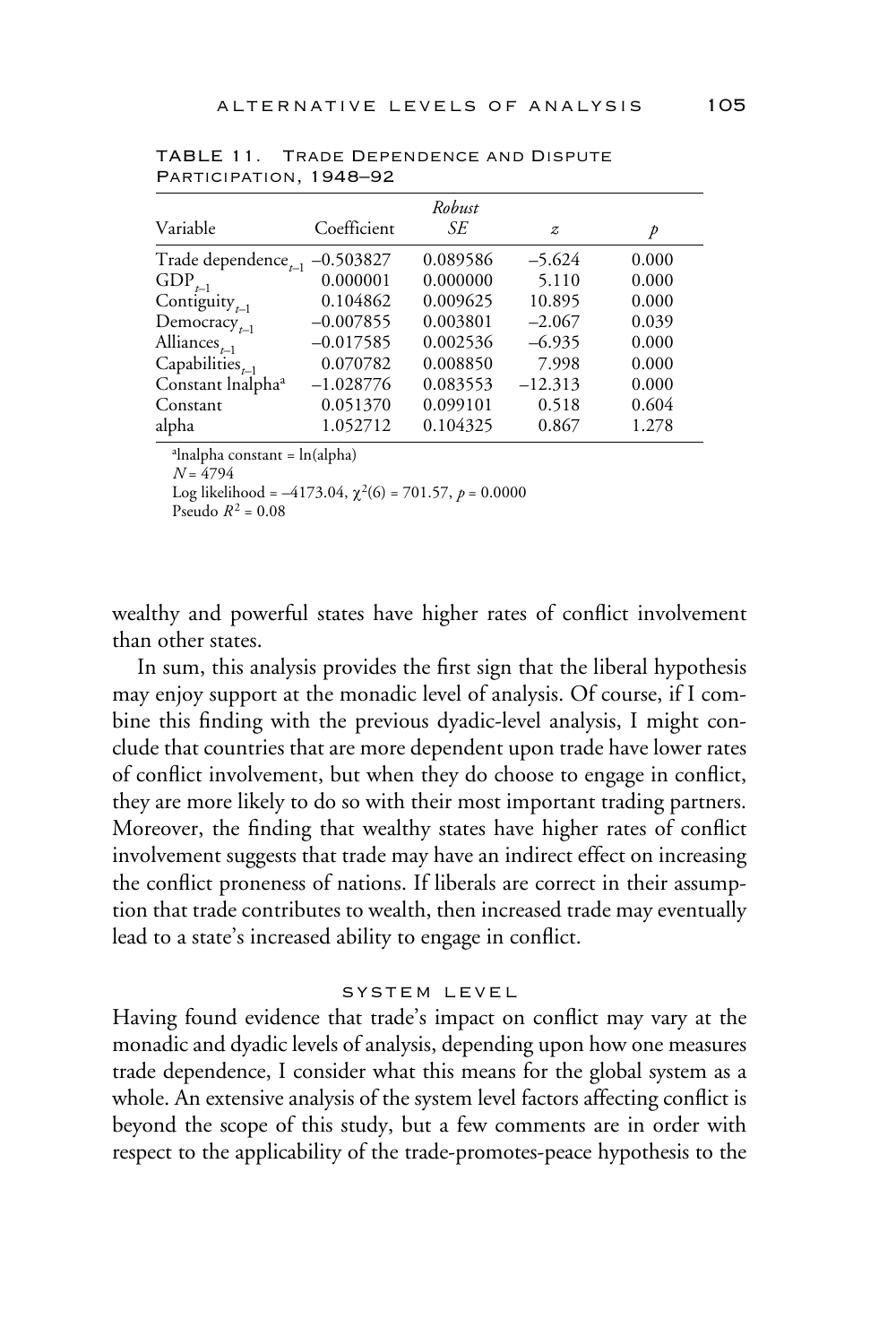system level. Anyone with regular exposure to news media would find it difficult to ignore the constant references to globalization and expressions of the opinion that we live in an increasingly interdependent world. Clichés about the shrinking world have been common for several decades, but appear to be taking on added importance in the popular press. References to globalization imply more than the expansion of world trade. When we think about what is meant by the process of globalization, it becomes clear that focusing exclusively on trade ties underplays the many ways in which the global economy has become more integrated over time. Discussions of global interdependence tend to be identified with the weakening of national borders; the rapid movement of capital, goods, services, and people; and the ripple effects throughout the system of actions or events in one area of the globe.

Still, trade remains a key element in the process of globalization. Moreover, classical liberals advocated the creation of a global economy through trade as means to promote peace in the international system. Thus, it is important to consider whether the expansion of global trade has brought greater peace to the international system. People react to the idea of globalization with the same diversity of opinions and passion of sentiments as they do to the notions of interdependence discussed at the dyadic level. Globalization is credited with contributing to global wealth, integration, and world peace. On the other hand, it is blamed for problems such as unemployment, inequality between and within nations, cultural imperialism, environmental degradation, and conflict.

Since foreign trade is an important dimension of the globalization process, we might ask what the expansion of world trade has meant for international conflict on a global scale. Data availability on the world's total trade figures are difficult to obtain, but Maddison (1995, 239) provides a comprehensive series of global exports for most of the period analyzed in this study. Figure 3 illustrates the growth of global exports during the period 1881–1992, excluding the years surrounding World War I and World War II (Maddison 1995, 239).

Does the expansion of trade correspond to the creation of a more peaceful world? Scholars remain divided on the relative peace or conflict in the international system today compared to previous periods in history. In part, a scholar's assessment about the state of the world centers on the manner in which she or he defines the most dangerous forms of conflict. Forbes provides an interesting response to the anticipated criticisms of Montesquieu's notion that commerce will lead to peace: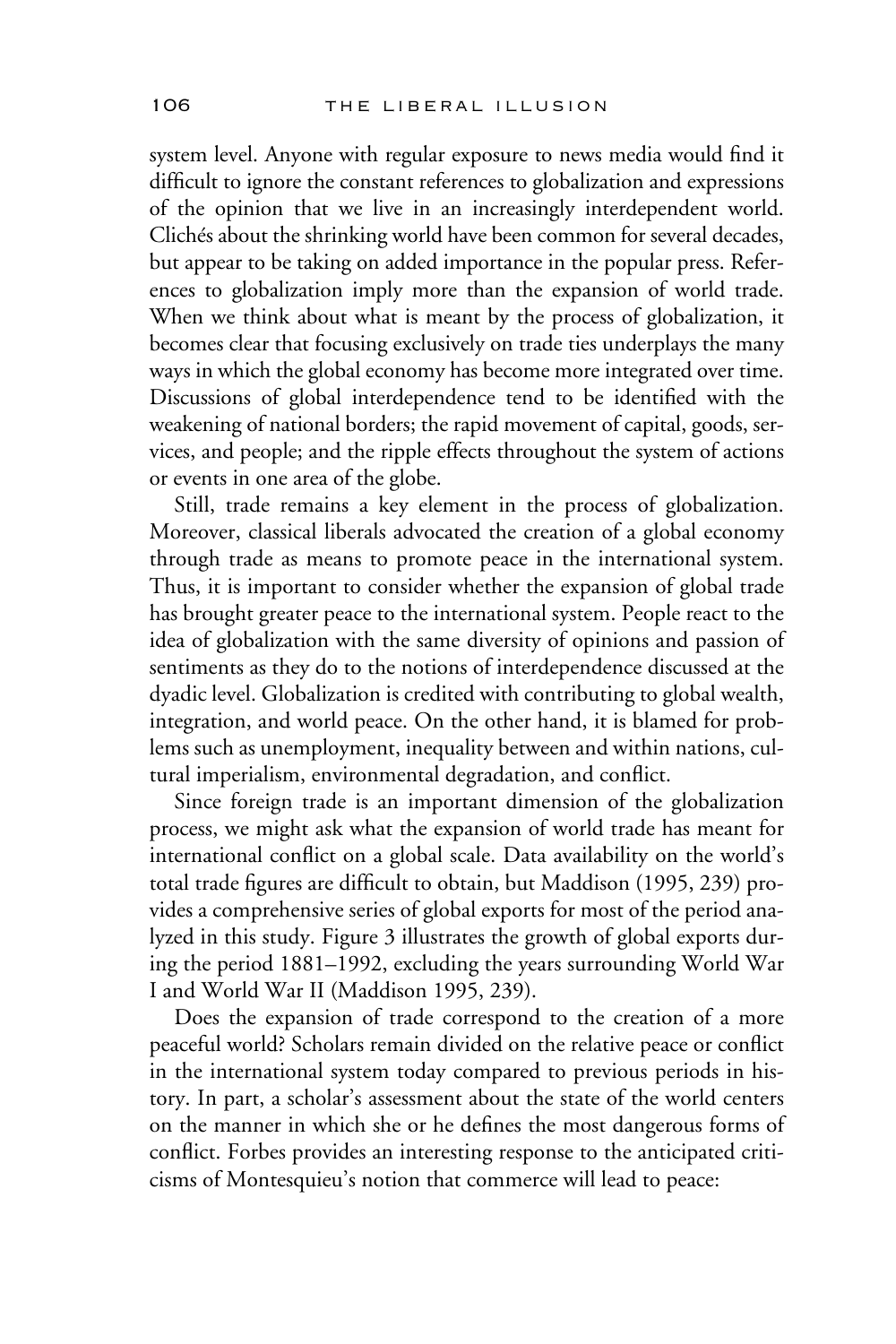

fig. 3. World exports (in 1990 U.S. dollars)

Hasn't Montesquieu's theory been disproved by events? Commerce has grown enormously since the eighteenth century, but the world has become more violent. Indeed, the twentieth century has probably witnessed more suffering from nationalist wars and other eruptions of ethnic violence than any previous century, and not just because technology has made war more destructive. Since the eighteenth century, aggressive nationalism and racism closely akin to it have been added to the older causes of war. The new factors seem to have grown with commerce, and they have generated conflicts within as well as between states. (1997, 3)

There are undoubtedly many systemic factors that contribute to the variations in conflict found within the international system. It would be difficult to argue that the variations in conflict within the system are primarily determined by the growth of commerce. Waltz (1979), for example, argues that the concentration of power in the system remains the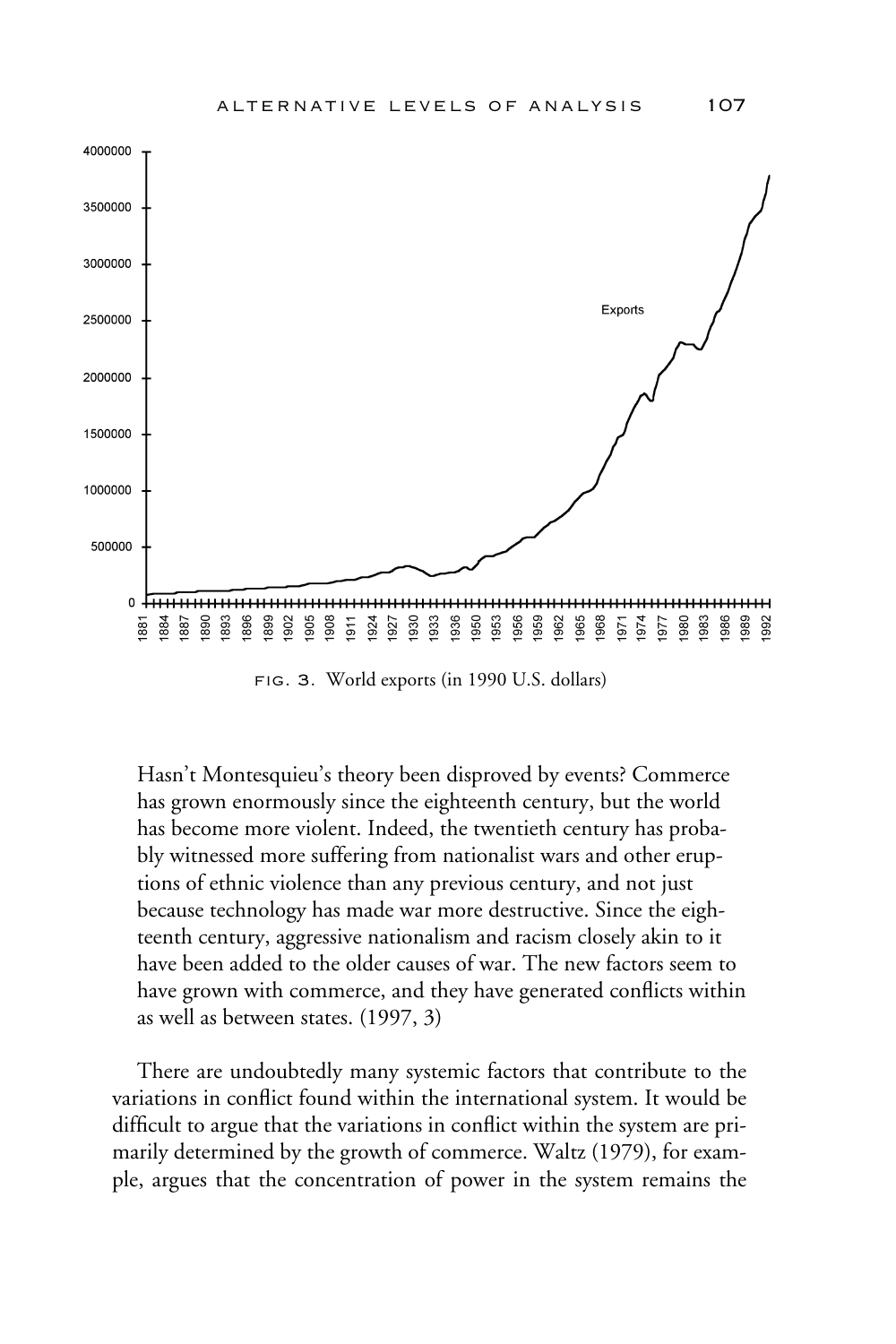central determinant of peace or conflict within the international system. Still, it is interesting to consider how the incidence of militarized interstate disputes, the type of conflict I have considered thus far, has changed over time at the system level, given the general growth in commerce.

Several scholars have recently provided extensive analyses of the general trends in militarized conflict within the system over time (Jones, Bremer, and Singer 1996; Maoz 1996). Each reveals an upward trend in militarized disputes over time that, in part, corresponds to the increase in the number of states within the system. Estimates of trends in disputes and wars systemwide will vary, depending upon whether one looks at the onset of new conflicts or participation in ongoing conflicts and whether one controls for the number of states in the international system. Figure 4 illustrates the number of new disputes and wars beginning each year during the period 1870–1992.

There appears to be an upward trend in the frequency of new disputes, but there is no apparent trend in their severity and magnitude, as indicated by the war measure. In figure 5, I control for the total number of states in the system, and the upward trend in disputes disappears. We might assume that having more states in the system leads to more disputes, since disputes require the participation of states. However, a small number of states account for the majority of disputes, which means that having more states in the system need not entail more disputes (Maoz 1996).

Reaching definitive conclusions about trends in the frequency of conflict over time is difficult, since disputes and wars are relatively rare events. It is difficult to say that the world has become a much more peaceful place over time, as a result of the expansion of commerce. Yet, it is equally difficult to argue that militarized conflict has become more pervasive with the growth of trade. If anything, civil wars have become a greater threat than interstate wars over time (Hughes 1997, 111). Although domestic conflict is not the focus of this investigation, it is important to consider the fact that groups within nations, which are assumed to be more interdependent than interstate groups, continue to face increasing threats of armed conflict. The optimistic reader could interpret the infrequency of war as a sign that the growth of the global economy has produced a more peaceful world. The more pessimistic reader might note that militarized conflict continues to plague the international community, despite the growth of systemwide interdependence.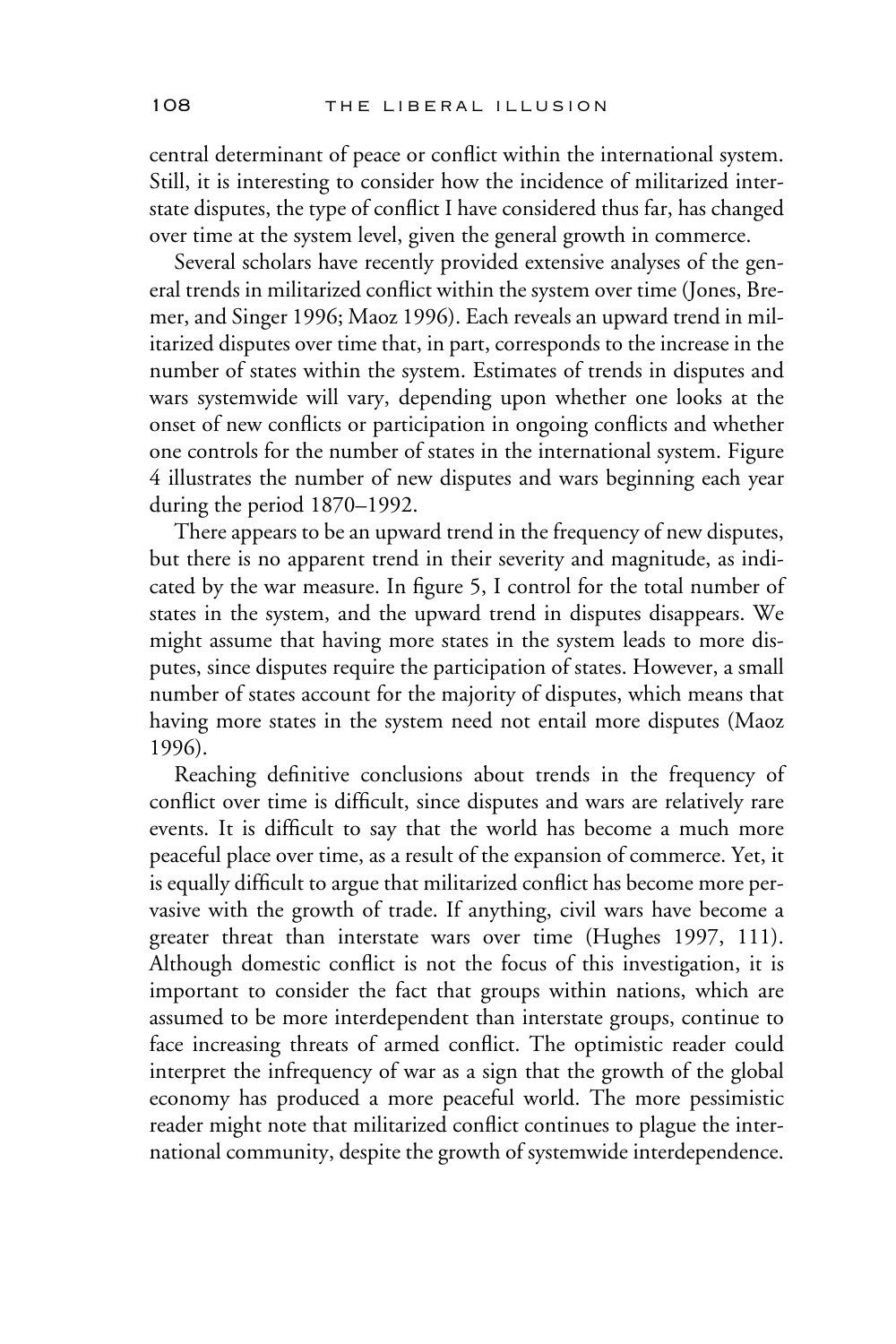

fig. 4. Number of new militarized disputes and wars per year, 1870–1992

Of course, just as scholars disagree about world peace, scholars also disagree about systemic interdependence.

As mentioned, Kenneth Waltz (1979) argues that the world is less interdependent in the post–World War II period than it was in previous periods in history. Furthermore, he maintains that decreased interdependence has a pacifying effect, since the extensive contacts associated with high interdependence increase the opportunities for conflicts to arise. Waltz's conception of systemic interdependence differs from that discussed previously and is worth considering here, given the prominence that some international relations scholars accord to his work. He explains:

When I say that interdependence is tighter or looser, I am saying something about the international system, with systems-level characteristics defined, as ever, by the situation of the great powers. In any international-political system some of the major and minor states are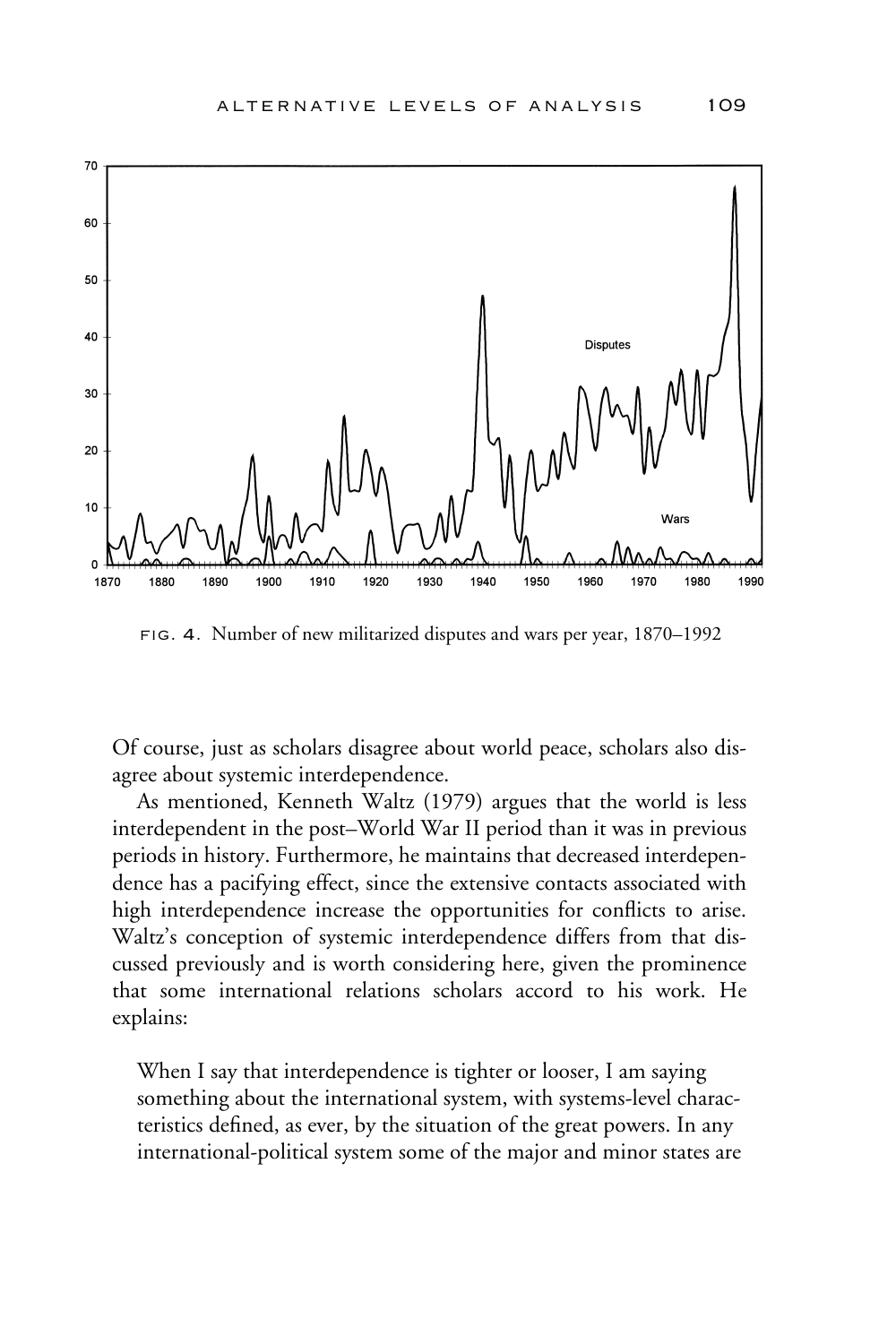

FIG. 5. Frequency of new conflicts per year, controlling for system size, 1870–1992

closely interdependent; others are heavily dependent. The system, however, is tightly or loosely interdependent according to the relatively high or low dependence of the great powers. Interdependence is therefore looser now than it was before and between the two world wars of this century. (144–45)

Waltz argues that we cannot talk about interdependence without recognizing the inequalities in power that exist in the world (1979, 152–53).

The common conception of interdependence is appropriate only if the inequalities of nations are fast lessening and losing their political significance. If the inequality of nations is still the dominant political fact of international life, then interdependence remains low. (152)

Seldom has the discrepancy been wider between the homogeneity suggested by 'interdependence' and the heterogeneity of the world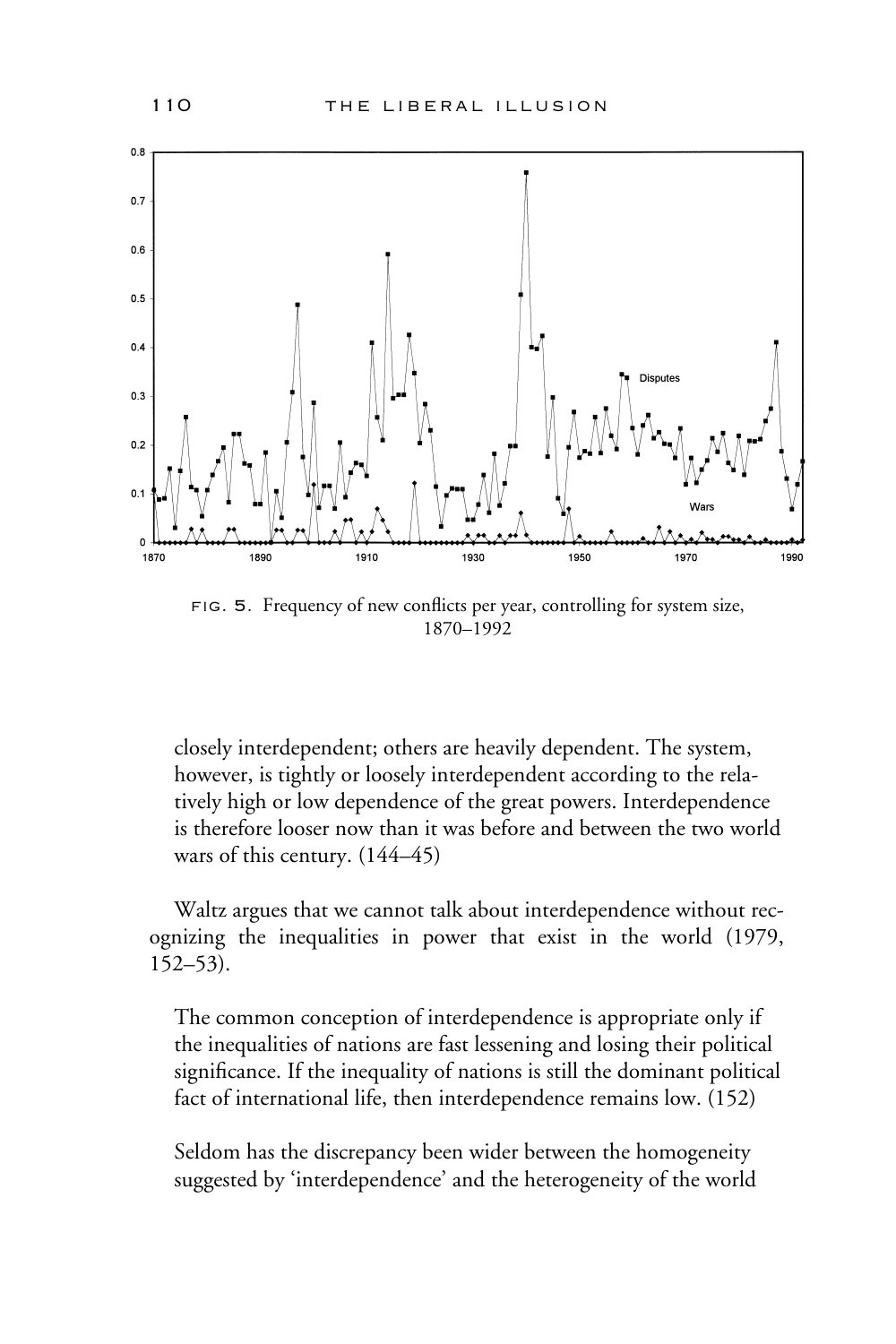we live in. A world composed of greatly unequal units is scarcely an interdependent one. A world in which a few states can take care of themselves quite well and most states cannot hope to do so is scarcely an interdependent one. (159)

Today the myth of interdependence both obscures the realities of international politics and asserts a false belief about the conditions that promote peace, as World War I conclusively showed. (158)

We see that Waltz's notion of systemic interdependence is tied to the relationships between the major powers. At the same time, he recognizes that the notion of an "interdependent" world is illusory, when such inequalities exist as those between rich and poor states. While Waltz looks beyond trade ties and considers other forms of economic interdependence, such as investment ties, his analysis is still telling.<sup>2</sup> In fact, his analysis underscores the importance of looking beyond trade ties when evaluating global interdependence. Here, my intent in focusing on trade ties is to shed light on the prominent theories about trading relationships. At the same time, when we talk about interdependence, particularly on a global scale, it is difficult to ignore the many factors that give rise to such relationships. Still, we can consider Waltz's proposition with respect to trade relations. In fact, his approach offers a medium between my dyadic approach and a system level perspective, since Waltz's definition of systemic interdependence is tied to dyadic relationships between major powers. My intent here is descriptive, examining whether Waltz's concept of interdependence explains the patterns of trade and conflict over time and to determine what this has meant for major power conflicts.

In general, major powers were more dependent on their major power partners in the pre–World War I period than in any period since that time. Here, I mean that major power states conducted a much higher share of their total trade with each other; major powers were more reliant on their major power trading partners than they are reliant on any states today. The question remains whether dependence between major power states was significant prior to the outbreak of the major wars. Liberals claim that it is the absence of trade ties that results in war, rather than the presence of such ties. If we consider the periods before the major world wars of the twentieth century, we see that both patterns occurred—states were dependent upon those states that became allies and adversaries in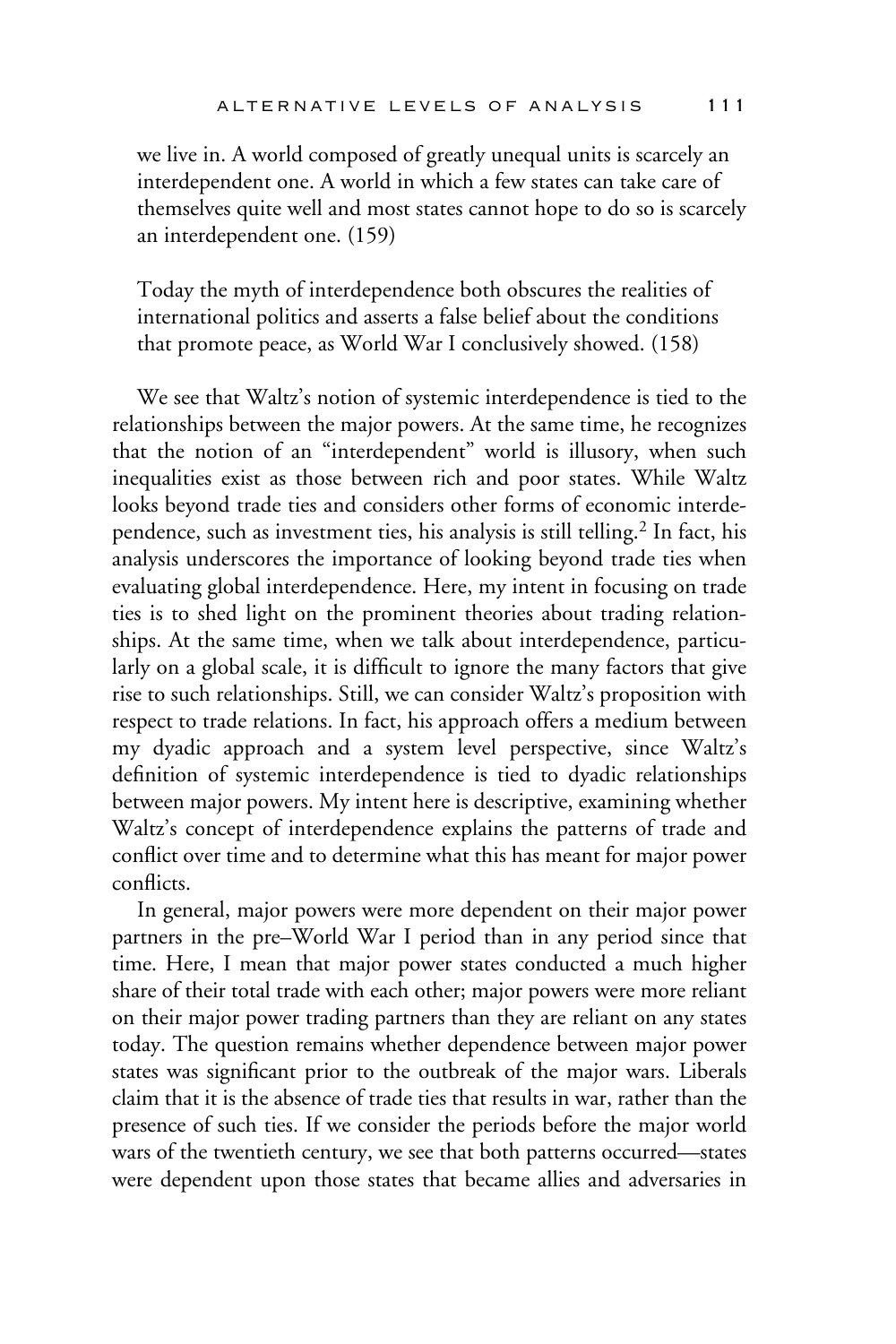war. Is one pattern more prevalent? Does Waltz's notion of systemic interdependence tell us anything about the outbreak of war in different eras?

In this descriptive analysis, I look at trade dependence for each of the major powers in turn during the period 1870 until 1913 (see appendix B for displays of these data). These figures are rough estimates of the extent to which major powers relied upon each other before and after a major power war. Trade statistics for earlier periods in history, as well as exchange rate data, are less exact than in later periods.<sup>3</sup> Nevertheless, we can still see whether the patterns of trade appear to mirror the alliances formed around the periods of the world wars.

Let's first consider the case of Germany and those states we consider Germany's chief allies and adversaries in the period surrounding World War I. Prior to World War I, Germany depended most heavily on Russia and Britain. In 1913, Germany's most important trading partner in terms of share of total trade was Russia, who accounted for more than 13 percent of Germany's total trade. Britain and the United States followed, with both states accounting for approximately 12 percent of Germany's total trade. France's dyadic trade with Germany accounted for approximately 7 percent of the total trade. Clearly, the importance of these trade relationships did little to stem the tide of war. Germany also conducted significant trade with its allies. Austria-Hungary accounted for approximately 9 percent of Germany's total trade, and Italy accounted for approximately 4 percent. There is some variation in Germany's level of trade dependence during the period 1870–1913, but no sharp divergence in the basic composition of trade partners. In general, it would be difficult to look at Germany's trade patterns and argue that trade dependence prevented war between allied or adversarial states.

Were other major powers equally dependent upon those states whom they would engage in war or beside whom they would fight? Do the patterns of dependence appear to reflect the major alliances of the period? Austria-Hungary's trade statistics are less complete than the other major powers, but it is still possible to consider the evidence that exists for this state.

Austria-Hungary's most important trading partner in the pre–World War I period was Germany, accounting for an average of 30 to 40 percent of Austria-Hungary's total trade. Clearly, this is consistent with the alliance patterns of World War I. Italy ranks second in importance. Rus-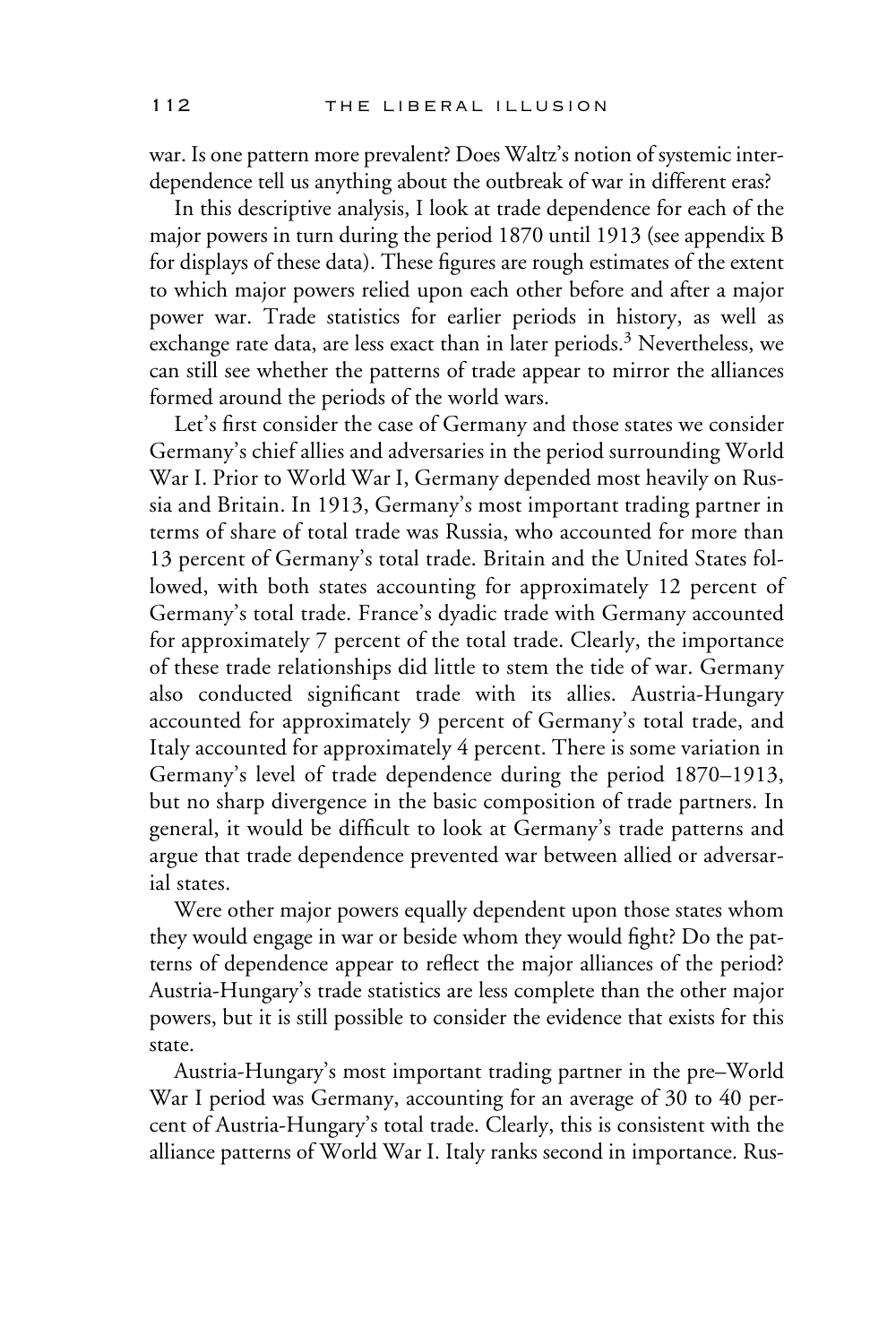sia and Britain account for approximately 4 to 5 percent of Austria-Hungary's total trade in 1913. Dependence on the United States declines to approximately 3 percent of total trade in 1913, compared to approximately 6 percent in 1910. France's share of Austria-Hungary's total trade also appears to decline after 1900 (6.7 percent) to about 2.5 percent. It appears that trade dependence may reflect emerging alliance patterns and foreshadow divides between adversaries in war, but there are no apparent patterns that would lead one to conclude that trade helped prevent war, unless one were to conclude that the allies remained at peace, because of the trade that existed between them.

In the pre–World War I era, Russia is actually more dependent upon Germany than Germany is on Russia. From 1870 through 1913, trade with Germany ranged between 18 and 46 percent of Russia's total trade, with dependence at around 45 percent in 1913. Russia was also heavily dependent upon Britain during this period, with trade dependence at an average of about 20 percent of total trade. France rates third for Russia's dependence, averaging approximately 8 percent during the period. Russia's dependence on the United States rose during the period, from less than 2 percent before 1905 to more than 4 percent after 1905. Russian dependence on Austria-Hungary varied within a small margin around 4 percent, declining slightly in the period leading up to World War I. A similar pattern is observed with Russia's dependence on Italy; dependence grew after 1885, but varied within a small range around the 4 percent level witnessed on the eve of World War I. For Russia, there are no sharp variations in dependence levels with any one partner, other than the positive trend in dependence observed with Germany and the United States.

For Britain, trade dependence is most heavily concentrated on the United States, which accounts for 15 to 27 percent of Britain's total trade during the pre–World War I period. Germany ranks second in importance, with dependence ranging from about 10 to 11 percent of Britain's total trade prior to World War I. France ranks third in partner dependence for Britain, with approximately 7 percent of total trade, followed by Russia who accounts for approximately 5 percent of Britain's total trade in 1913. Italy follows in dependence rankings, accounting for approximately 3 percent of total trade. Austria-Hungary is the least significant partner for Britain among the major power group; dependence on this state declines to around 1 percent of total trade in 1913.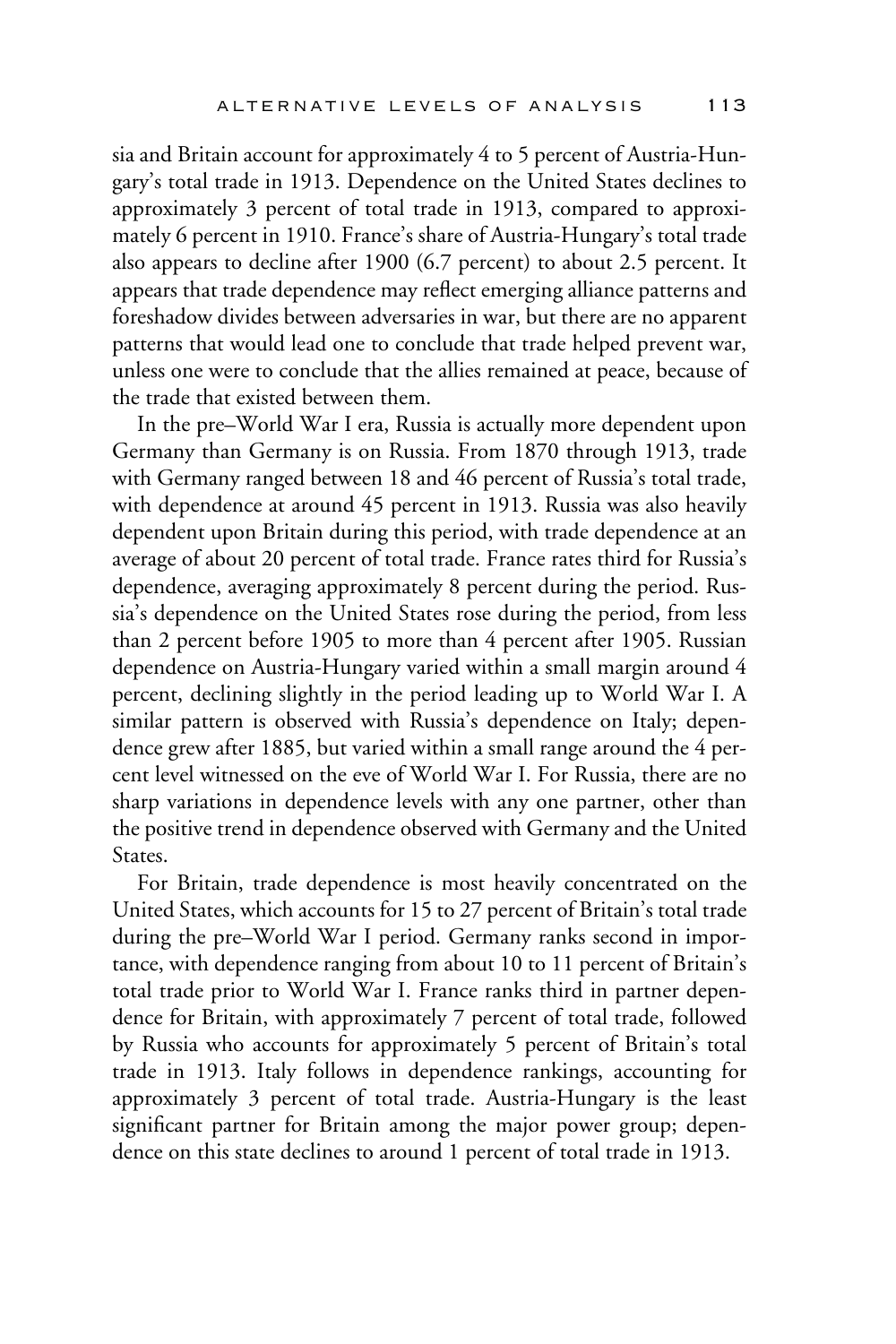For France, the most important trading partner during the pre–World War I period analyzed here is Britain, but trade dependence declines after 1900 to about 14 percent in 1913. Germany ranks second for France, with dependence rising for most, but not all years, in the period analyzed, accounting for almost 12 percent of France's total trade in 1913. The United States is France's third most important partner, with nearly 11 percent of total trade in 1913, followed by Russia, with approximately 4 percent in 1913. Italy accounts for a little more than 3 percent of total trade in 1913 and Austria-Hungary a minor 1 percent.

For Italy, dependence on Germany is most significant; the dyadic relationship accounts for 16 percent of Italy's total trade in 1913. Dependence on Britain and the United States also appears to be increasing in the period leading up to World War I, where each accounts for nearly 13 percent of total trade in 1913. France accounts for approximately 8.5 percent of Italy's total trade in 1913, a slight decline from earlier years. Dependence on Austria-Hungary and Russia also appears to experience a slight decline during the period to the levels of 8 percent and 4.5 percent of total trade, respectively.

Since its arrival at major power status in 1899, the United States' most important trading partner is Britain, who accounts for over 20 percent of U.S. total trade during the period. Germany is also significant to the United States, with dependence rising to about 14 percent of the United States' total trade in 1913. Dependence on France accounts for approximately 7 percent of U.S. total trade, while Italy accounts for approximately 4 percent. Among the major powers not discussed in detail here (since it has no role in World War I), U.S. dependence on Japan is growing during this time and accounts for nearly 5 percent of total trade. Austria-Hungary accounts for only about 1 percent of the United States' total trade.

From these trade patterns, we see that dependence is high between the major powers that constituted the allies and adversaries in World War I. In general, the levels of dependence exhibited during the pre–World War I period are much higher than we see for major powers in later periods of the century. There is no clear indication that rising or declining dependence was associated with the alliance patterns of the war. Similarly, there is no evidence that only the interdependent dyads were belligerents. In some cases, a state was most dependent upon another state that would become its adversary in war. In other cases, dependence was highest with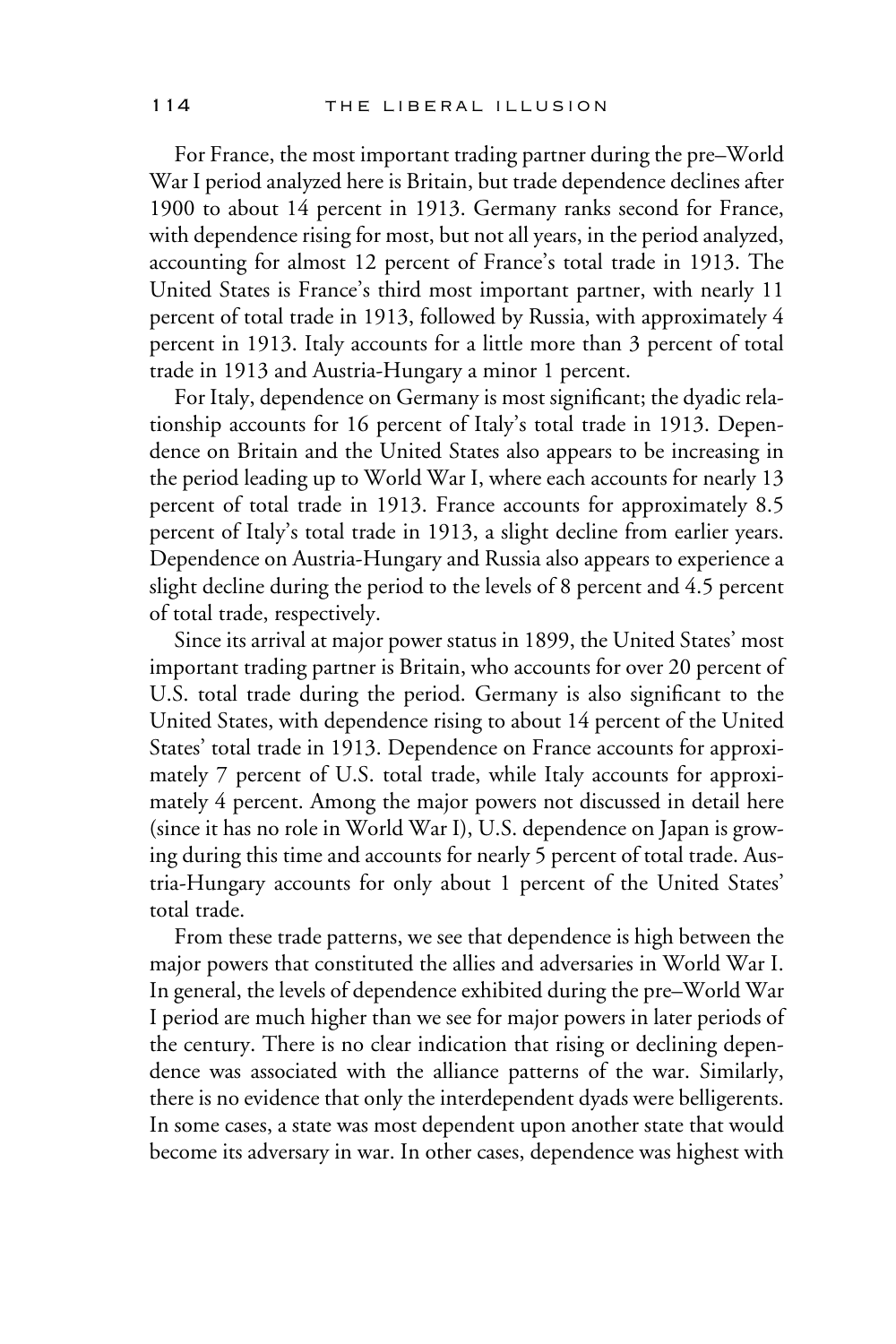an ally. There is, however, general support here for the view that dependence was high for the major powers. To understand the relative levels of dependence, it is helpful to consider later periods of history. I turn now to the interwar period, to see how the state of interdependence among the major powers changed from the pre–World War I levels.

German dependence on other major powers appears high in 1920, but these figures may be less reliable than others, due to rapid fluctuations in exchange rates for Germany for this period and the difficulties this creates in converting local currencies to standardized international figures. For the interwar period, Germany's dependence on France, Russia, the United States, and Britain appears to decline significantly from the pre–World War I levels. Dependence on Japan and Italy, on the other hand, appears to increase, but not by a great extent. Aside from the cases of Italy and Japan, the general degree of trade dependence is much lower than that observed in the pre–World War I period.

Italy's dependence on most states also declines in the interwar period, with the exception of Germany. In fact, the degree of dependence on Germany is much higher than the levels observed in the pre–World War I period. This provides some indication that there was some consistency in alliance and trade patterns, but the relationship is not particularly precise, as shown in other major power relationships. For Italy, the rankings of trade partners by dependence levels remain similar to the pre–World War I period, but the general level of dependence is lower in all cases but Germany.

For Japan, trade dependence is highest in its relationship with the United States. Dependence on Britain is similar to the levels with Germany, but dependence on Germany is rising, while dependence on Britain is declining. Italy, France, and Russia each account for less than 1 percent of Japan's interwar total trade, which illustrates the fact that in most cases, the level of trade dependence in major power relations declined after World War I.

A comparison of Britain's level of dependence on the major powers in the pre–World War I and interwar periods provides further evidence that dependence between major powers declined. Once again, we see that the basic ranking of partner dependence is similar, with the United States the most important trading partner, followed by Germany, France, Russia, Italy, and Japan, but that the level of dependence on all states has dramatically dropped.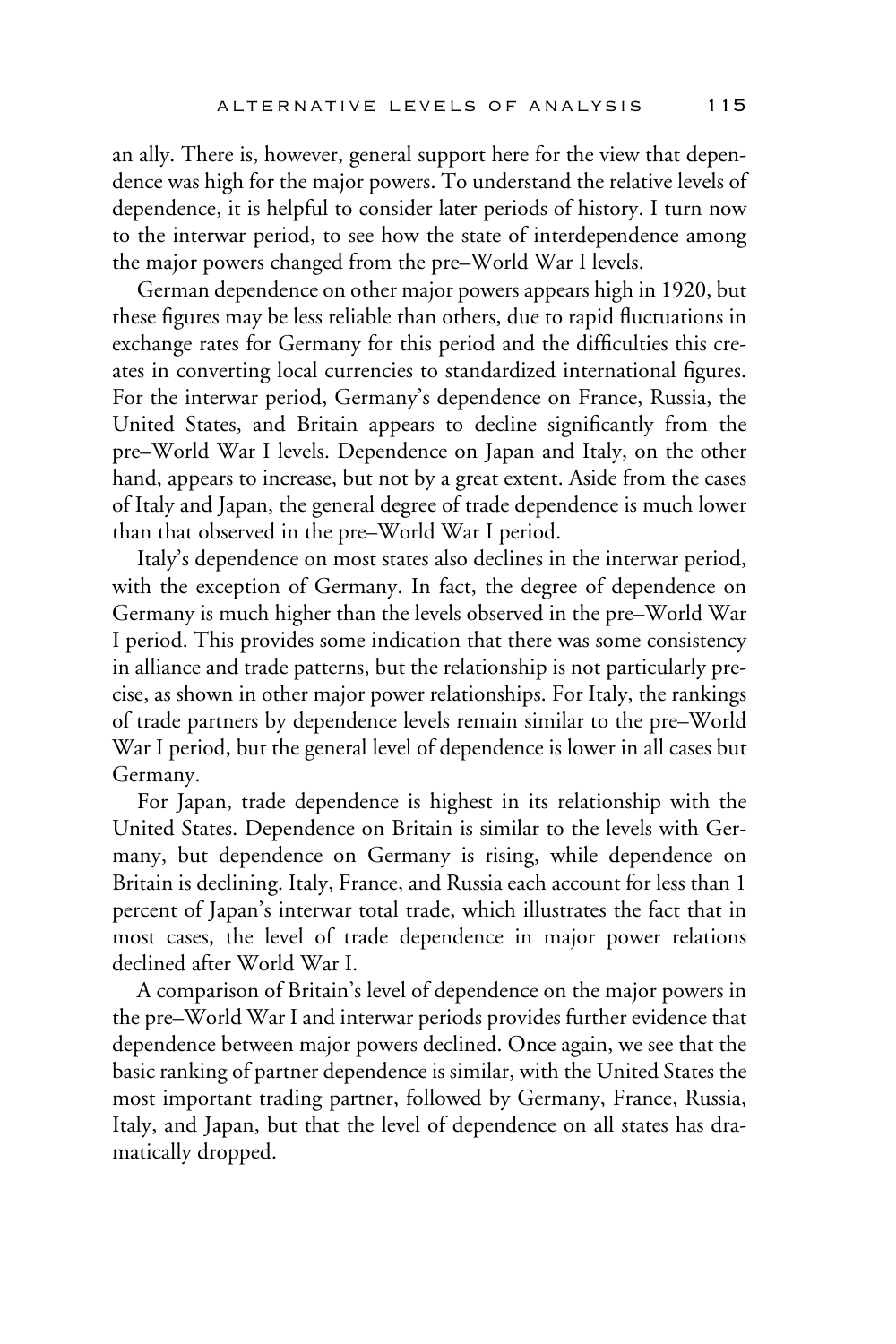Turning to the case of Russia, we actually see instances of higher trade dependence in the interwar period than in the pre–World War I period. It appears that Russia's heavy trade dependence on Germany prior to the war was redirected toward other partners. The United States now tops Russia's list of important trading partners, and the degree of dependence is much higher than that observed prior to the war (ranging from 8 to 19 percent in the interwar period, compared to less than 5 percent prior to the war). Dependence on Britain is also increasing, while dependence on France, Italy, and Japan suggests a decline.

France's trade dependence on the major powers is also much lower in the interwar period than it was prior to World War I. On the eve of World War II, France is most dependent on the United States and Britain (each accounting for approximately 9 percent of France's total trade in 1938). France's trade dependence on the major powers is declining, with the exception of Russia; dependence levels are still much lower relative to the pre–World War I period.

U.S. dependence on other major powers is also lower in the interwar period than it was prior to World War I. Britain remains the most important partner, but dependence levels drop to only 13 percent of total trade in 1938, compared to 21 percent in 1913. Dependence on Germany declines significantly to 4 percent in 1938, compared to nearly 14 percent in 1913. Russia, on the other hand, represents a larger share of the United States' total trade in the interwar period than it did prior to World War I. In 1938, dyadic trade with Russia represents 2 percent of the United States' total trade, a figure larger than previous periods, but still not very significant. Dependence on Japan is also higher during this period, relative to the pre–World War I period, but declines from 9 percent to 8 percent during the period 1935 to 1938.

This brief review of major power trade dependence in the interwar period reveals that in general trade dependence was much lower than in the pre–World War I era. The war appears to have led to a reduced reliance on Germany for most states, with the exception of its allies. Here, there is a clearer distinction in the tendencies for dependence to be higher among allies than adversaries for the coming war, compared to the case in the pre–World War I era. However, the decline in dependence for the major powers was unable to stem the tide of war. Liberals, in fact, claim it contributed to the outbreak of war. What is clear is that the world wars occurred during periods in which major power trade depen-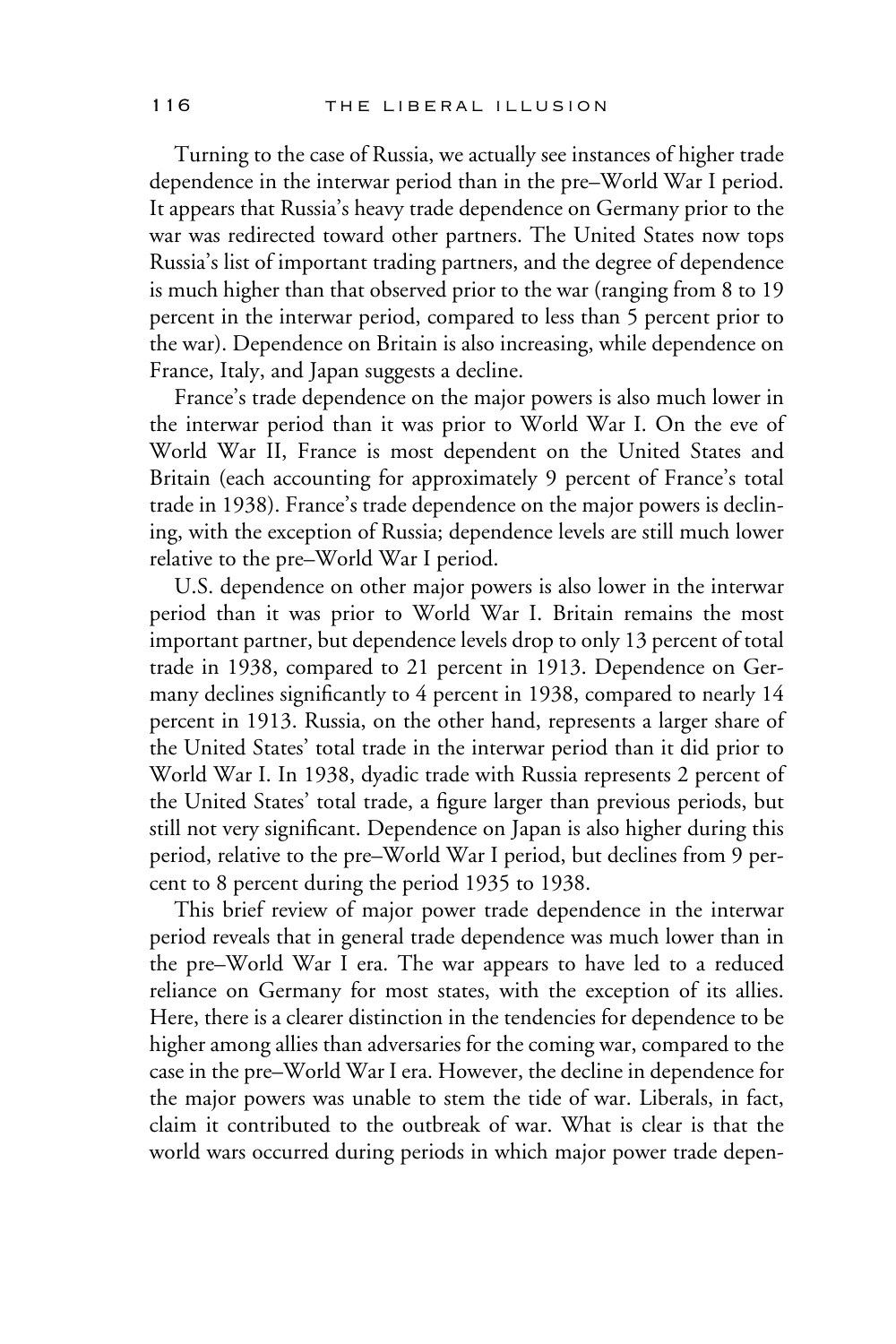dence was relatively high and low. Similarly, dependence levels in some cases were high with both allies and adversaries, making it difficult to draw any definitive conclusions about the relationship between interdependence and war.

Regarding the argument that major powers are less dependent on each other in the post–World War II era than they were in previous eras, the indicators of partner dependence support that view. Again, we must recognize that Waltz (1979) referred to more than trade ties, but trade ties should be highly correlated with other forms of economic and even noneconomic bonds, if liberal theories about integration are correct. The major power club changes after World War II, just as it did after World War I. The main example Waltz cites as evidence of decreased interdependence is the case of the United States and the Soviet Union. Data on this dyadic relationship are limited until after 1980. The few figures that are available during the Cold War clearly indicate that U.S.-Russian trade ties were less salient relative to each state's total trade than they were in the pre–World War II period. It is interesting to note that after the publication of Waltz's book in 1979, Russia's trade dependence on the major powers increases. This undoubtedly relates to Russia's increased integration into the global economy, following the disintegration of the Soviet Union.

While U.S. dependence on Russia has grown, it remains insignificant, accounting for less than 1 percent of the United States' total trade. U.S. dependence on other major powers also remains low, with Britain, France, and China each accounting for less than 5 percent of the United States' total trade in 1992. Again, the dependence levels I find are much lower than they were in the past. For Britain, the United States remains the most important trading partner, but France is increasing in importance; British-French trade accounts for almost 10 percent of Britain's total trade in 1992, compared to 11 percent conducted with the United States. British dependence on China is also growing, but this dyadic relationship accounts for less than 1 percent of Britain's total trade, a figure comparable to Britain's dependence on Russia. The highest levels of dependence for any major power are found in China's dependence on the United States. In 1992, U.S. trade ties represented more than 21 percent of China's total trade. This level is extremely high compared to other trade ties between major powers in the post–World War II period and is similar to the levels of dependence observed between major pow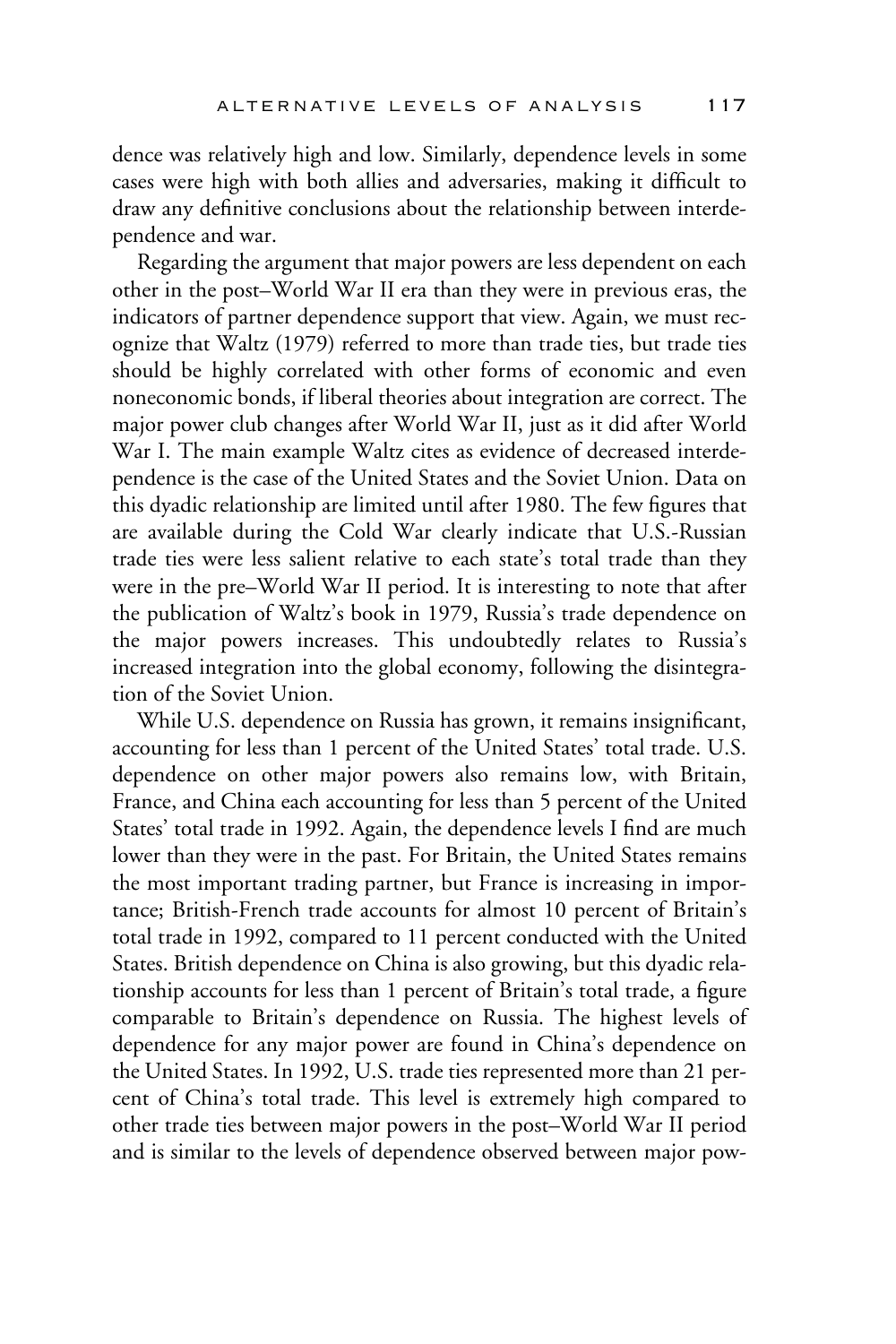ers in the pre–World War I era. We also see an increase in China's dependence on Russia, which accounts for about 4 percent of China's total trade.

In conclusion, interdependence—if conceived of as dependence between the major powers—has declined significantly over time. Many of the same patterns of the states upon whom one state depends most heavily persist for long periods of history, but the amount that any state is dependent upon another state has declined significantly relative to earlier periods in history. With respect to the dyadic-level analyses conducted previously, this suggests that the high levels of interdependence associated with conflictual relationships are less likely to obtain. Similarly, if we conceive of systemic interdependence as defined by major power relations, as Waltz emphasizes, then systemic interdependence and the conflict associated with it should be less likely. The expansion of globalization has created more linkages, which may have actually reduced the dangers that may be associated with depending too heavily on any one partner. Instead, states have the freedom to exit undesirable relationships. This suggests that the expansion of trade globally may be beneficial for peace, since it leads to less dependence at the dyadic level. At the same time, it is difficult to speak definitely about any of the propositions that would link major power trade to war. It is apparent that important trading partners may be allies or adversaries in war; similarly, adversaries may emerge from war and return to being important trading partners.<sup>4</sup> While globalization is expanding, in terms of the extent of types and extent of linkages between states around the globe, the amount that any one state is dependent upon another appears to be declining over time. Recent trends in globalization may have created freedoms that were not present in earlier historical periods that witnessed high economic interdependence. My analysis, however, does point to some exceptions to the apparent decline in dyadic dependence. In the case of China and Russia, we see each state relying more heavily on other major powers. The extent of dependence approaches the types of relationships that my findings suggest would reach dangerous levels of dependence.

Again, whether one considers the world more interdependent and more conflictual than in the past depends upon how we conceive of interdependence and conflict. What is apparent is that the growth of global trade may be associated with declines in partner dependence at the dyadic level, including dependence between major power dyads. In fact,